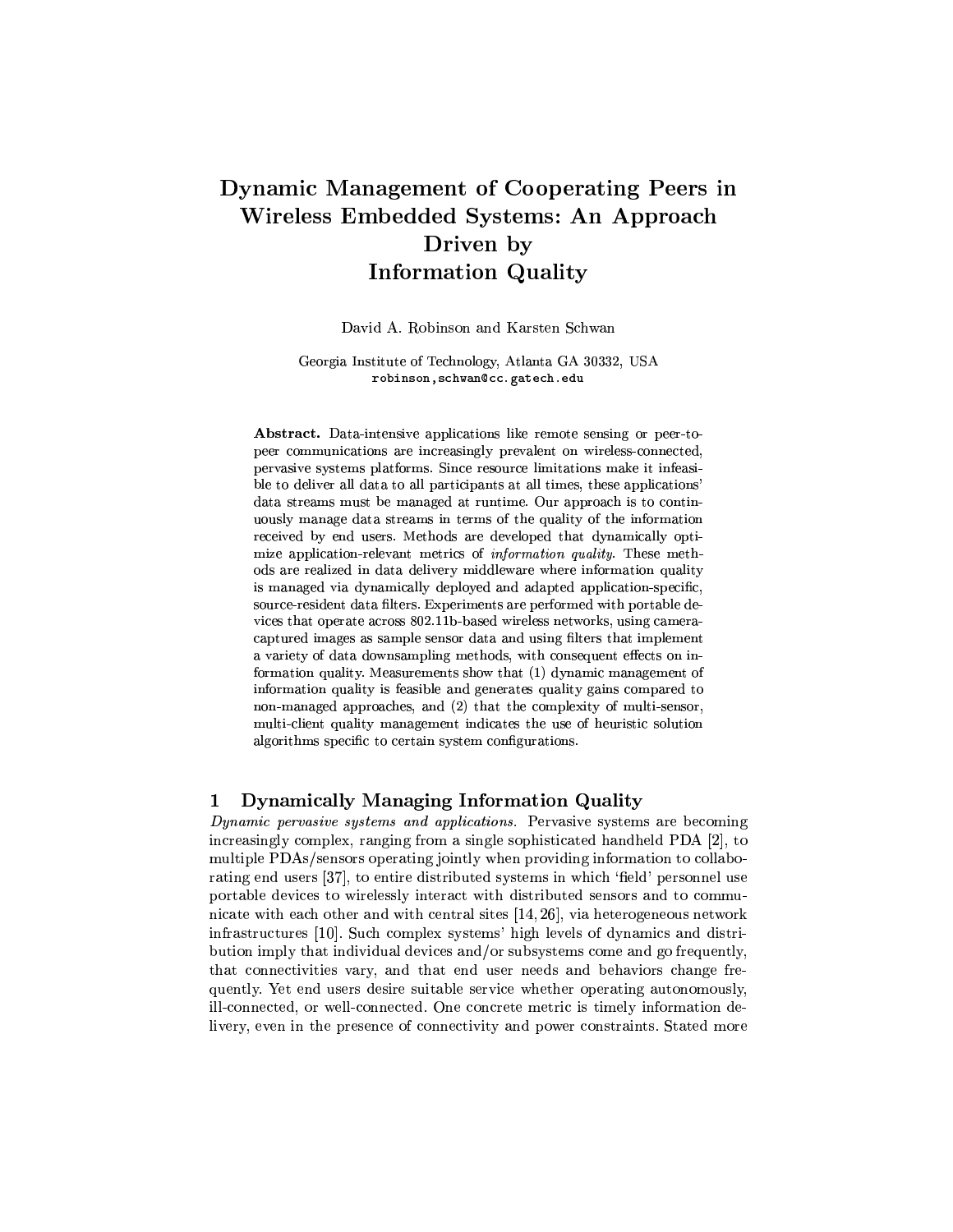generally, end users require certain levels of quality from the information delivered to them, where *information quality* is a multi-dimensional metric composed of application-specific measures of quality (e.g., data resolution) and of systemcentric measures of information delivery (e.g., end-to-end delay).

This paper explores the dynamic management of information quality for distributed embedded applications. One application is a large number of clients accessing dynamically created information via shared resources, as exemplified by fans in a stadium watching selected details of a football game that is captured by multiple cameras distributed across the field, as shown in Figure  $5.1<sup>1</sup>$ . Distributed sensors (e.g., cameras) share the bandwidth available via the base stations being used, as do multiple clients, but clients don't share bandwidth with sensors. Since each particular image stream (from a certain sensor, or to a certain client) is important and since bandwidth is shared, it is simply not feasible to broadcast all sensors' data to all clients at all times. These constraints, therefore, create interference across multiple data streams, because some sensor data stream that is transmitted reliably can consume sufficient resources to consistently slow down other streams. Slowdown may be due to the shared bandwidth consumed by multiple streams, a fact that is addressed by military network standards like slotted ring architectures [15], for example. More subtly and not addressed by network architectures, but important at the middleware level [11, 38], is the fact that a single slow consumer of reliably transmitted, timesensitive data<sup>2</sup> may slow down data delivery to other consumers due to buffer limitations at data sources. Furthermore, even with unlimited buffer sizes, the data delivered may become 'stale', due to backlogs of older data. We call this problem data stream interference.

In the stadium example described above, as well as in more complex pervasive applications [10], a concrete way to manage information quality is to perform data downsampling or compression at data sources and at intermediate data brokers (if necessary). Such management has to be dynamic, not only because resources vary but also because the end user should get the information that best serves their current needs, the latter being subject to change over time. A simple instance of dynamic management studied in this paper is when a single source provides data to multiple clients, where clients' data quality is dynamically managed via downsampling, thereby maintaining suitable data rates to multiple clients despite radpidly changing network conditions.

Our quality-centric solution approach to dealing with data stream interference differs from previous work (e.g., multimedia servers  $[32]$ ), which has typically devised explicit methods for synchronizing, throttling, or otherwise controlling the production rates of data viz a viz clients' consumption rates, sometimes including complex methods for distributed bandwidth and resource scheduling[23].

<sup>&</sup>lt;sup>1</sup> A UAV scenario is another example[14, 26].

 $2$  Sensor data fusion imposes even more stringent requirements, like requiring timesynchronized data across multiple streams.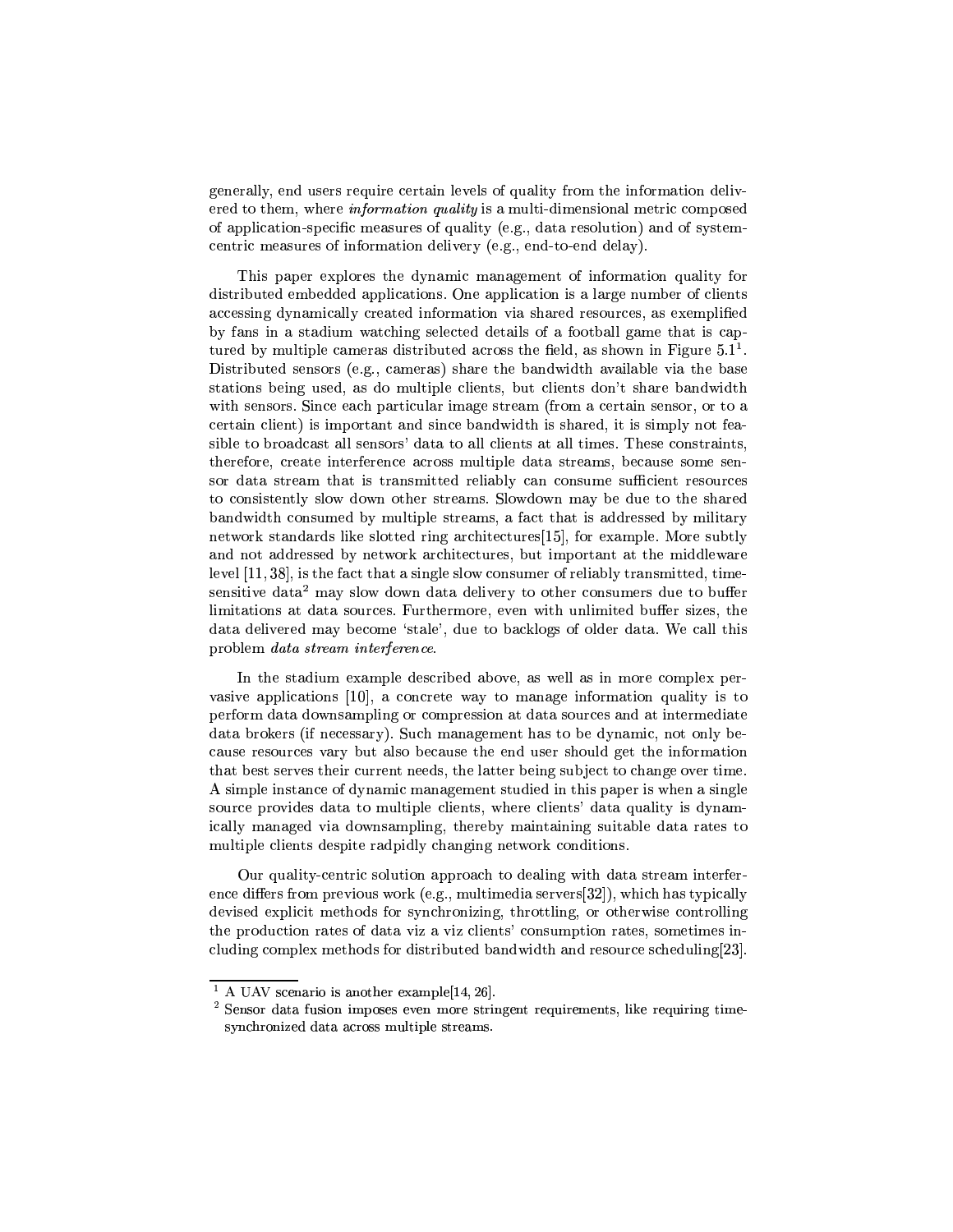By managing the *quality of information*, we implicitly and continuously adapt the resource consumption of the information streams produced, manipulated. and transmitted in distributed embedded applications. Resource consumption is adapted by changing the processing actions that create meaningful information from the raw data captured by sensors, thereby affecting the bandwidths and CPU cycles consumed by these flows. The adaptations performed are applicationspecific, thereby directly addressing a system's ability to meet current end user requirements. Requirements of end users are stated in terms relevant to them and mapped to the aforementioned information quality metric.

To better understand the dynamic management of information quality, consider an emergency response scenario, where rescue workers use PDAs/cellphones equipped with cameras and microphones to coordinate their actions. When a worker produces an important video feed (e.g., showing a 'safe' passage in and out of the emergency site), this stream's importance may be mapped to high information quality compared to other streams, thereby prompting middleware to focus on this vs. other information streams, transmitting it reliably, and directly to whoever needs it, such as other workers, rescue vehicles, and command centers. The need for reliability links a source's production rate to sinks' rates of consumption, so that a slow subscriber to such information can slow down all others. Slow information consumption can be due to many factors, including end user mobility or their current PDA usage. This problem also extends to totally ordered reliable multicast, where a sender will eventually be slowed down by a slow client, unless NAKs are used in place of ACKs and information is only buffered for certain lengths of time [13]. Conversely, when information from multiple sensors must be fused, as with sensor data processed at central headquarters or at a larger emergency vehicle, a single slow sink (or source) has similarly global effects. Finally, it is clear that each node has individual preferences as to what information is relevant (or not) to its current mission. Therefore, information quality metrics cannot be based on syntactic measures. but instead, must take into account semantic information derived from specific clients' interests.

*Implementation and Results.* Our solution approach is implemented in the context of the ECho publish/subscribe infrastructure, where any end user can dynamically subscribe to any information flow of current interest. ECho [11] implements event channels to which information providers (publishers or sources) and information consumers (clients or sinks) subscribe whenever interested. Information is published on a channel when it becomes available and transported immediately. Information transmission is not performed via intermediate brokers, as in other publish/subscribe systems  $[5, 8]$ . Instead, event channel subscribers are linked via point-to-point, reliable network connections. Further, information published on channels is transmitted only when there are current (i.e., interested) subscribers. Finally, information submission or receipt is in terms of well-defined, application-level typed information units, termed events, and both such actions can be linked with the execution of *handlers* on events. Such handlers are the entities used and adapted to manage the quality of information in event streams.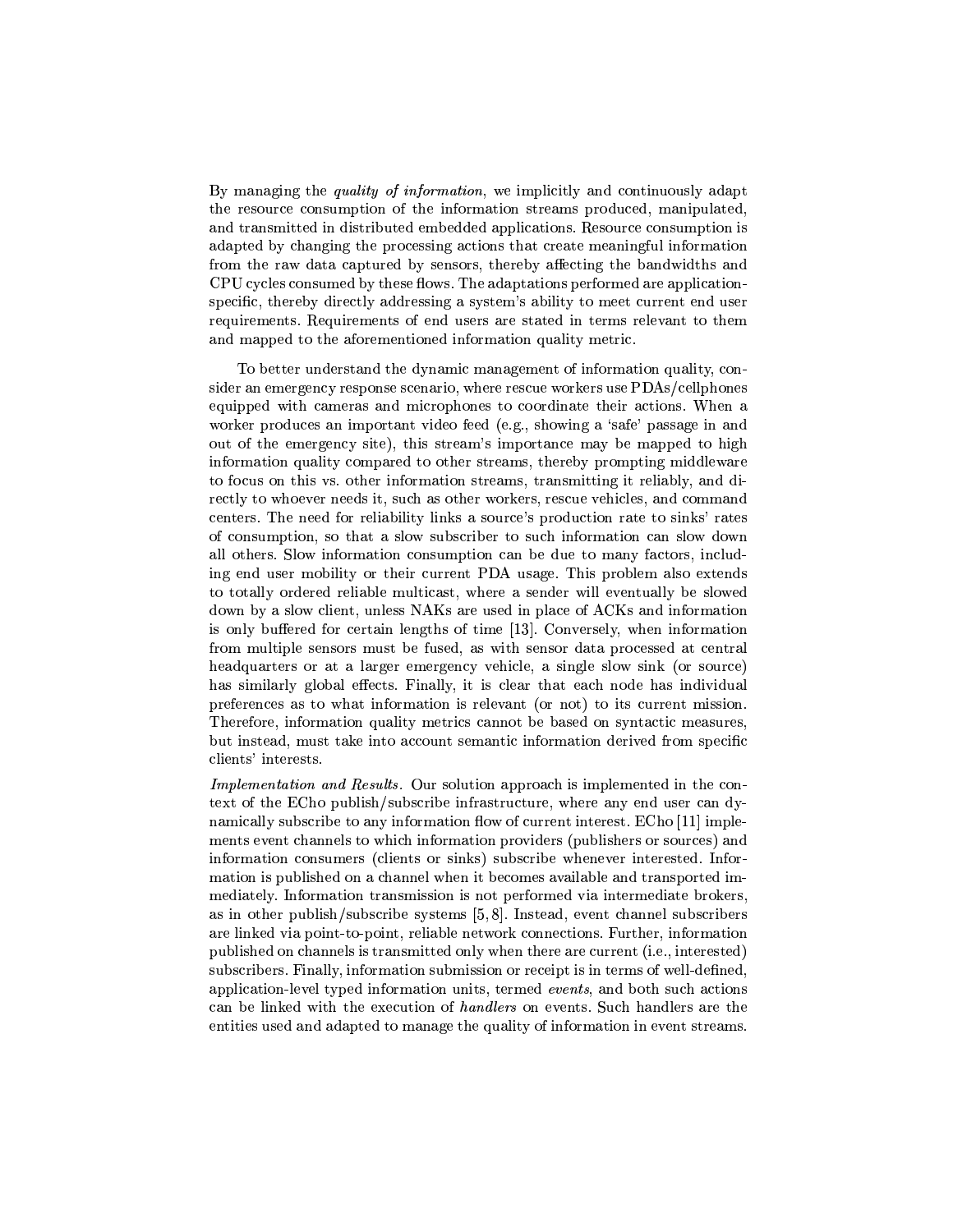The main results attained in this paper are as follows. For a single sensor and multiple clients or for multiple sensors and a single client, respectively, we demonstrate scalable (in terms of numbers of clients or sensors) and efficient algorithms for dealing with data stream interference, based on manipulating the quality of the information produced, transmitted, and received. These solutions utilize event handlers at data sources that are dynamically adapted in terms of their event processing and, therefore, of consumed bandwidth and event sizes delivered to sinks. Improvements are demonstrated experimentally for multiple devices wirelessly communicating via a single base station. When using rate as a metric, such improvements can more than double the rate of streams to slow clients, thereby substantially improving the average data transfer rate experienced by all stream clients.

Overview. In the remainder of this paper, an informal description of the stream interference problem is followed by its precise mathematical formulation. Based on this formulation, a solution heuristic is developed and then deployed in prototype middleware for data distribution in pervasive applications. Experimental evaluations utilize both in-lab and campus-wide wireless network infrastructures.

#### $\overline{2}$ **Related Work**

Previous work on stream scheduling and synchronization typically relies on explicit solutions, such as those developed in distributed real-time scheduling [23] or in multimedia services [32]. In comparison, our work uses an implicit, adaptive approach to distributed system management [6]. Unlike research in adaptive multimedia [18], we do not permit data loss, in part due to the applications we target (e.g., remote sensing). Nonetheless, the packet scheduling algorithms  $[36]$ or the control theoretic models developed in the multimedia domain  $[22, 1, 24]$ could be applied to further improve the basic results presented in this paper. Specifically, such results could help refine the actual adaptations applied to information streams. In addition, concerning Quality of Service allocations to many clients, dynamic estimate refinement could be used to automatically determine the current quality of information desired by end users, including based on past user behavior [7]. Finally, previous work has developed general approaches for mapping user-level quality of service specifications onto policies that scale resource consumption, using utility/payoff functions and priority packet dropping for MPEG streams, for example  $[20, 21]$ . In comparison, we use simple, intuitive mappings, without claiming their general utility or validity.

Our optimization heuristics can be generalized to consider multiple types of resources, by using more general frameworks for adaptation like those presented in  $[31,17]$  or in [35]. Further improvements would result from their support by middleware or by operating system constructs [27, 29]. Future work should consider issues beyond the CPU and communication constraints raised in this paper, such as the power requirements of mobile and wireless devices  $[12, 21, 1]$ 30. Finally, a limitation of our current approach is that information streams are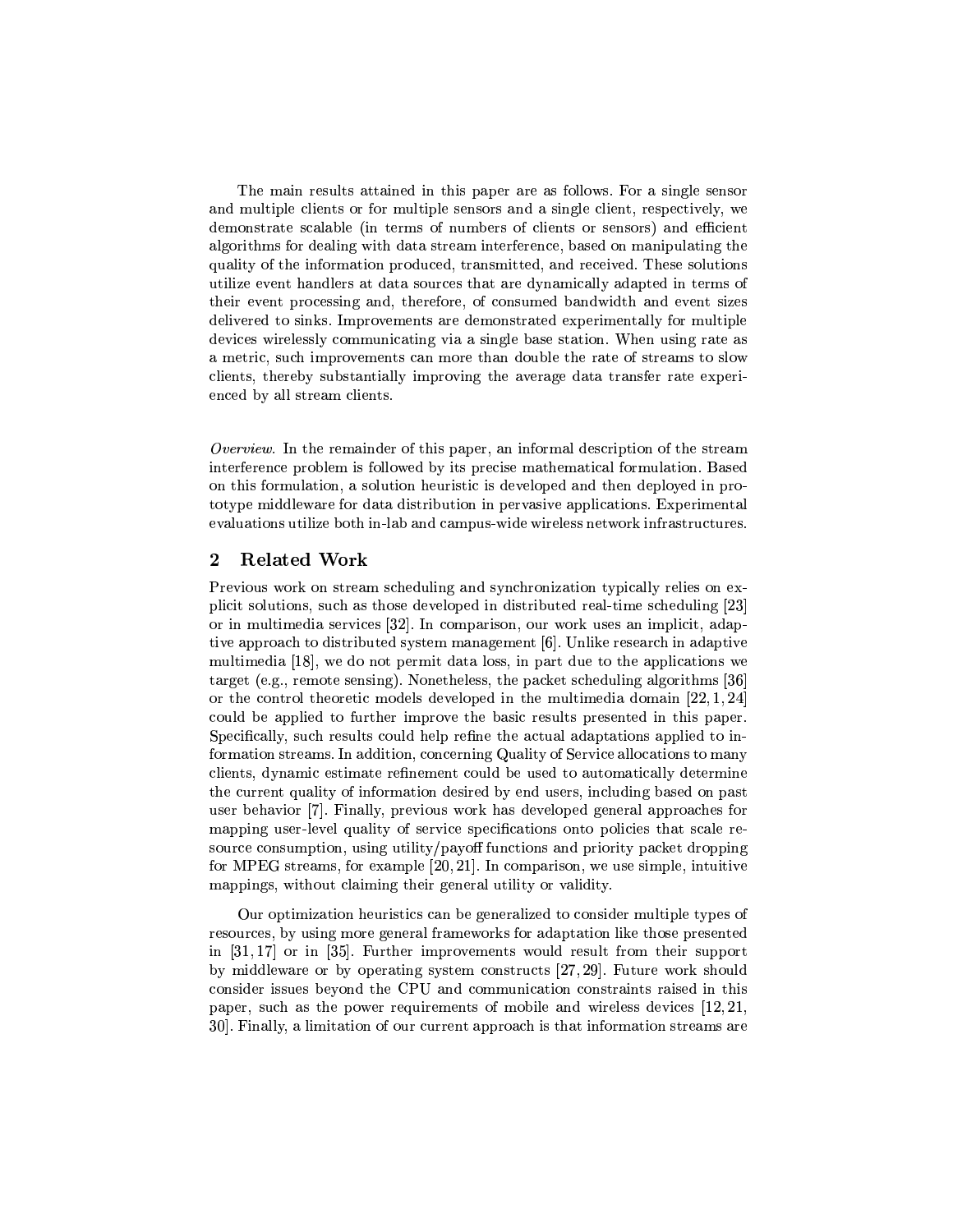manipulated only at sources or sinks, not at intermediate sites. In overlay networks  $[4]$ , intermediate brokers can run computationally intensive filters and/or deal with network heterogeneity [9], thereby permitting solution configurations not yet considered in our work [33].

#### **Problem Description and Solution** 3

### 3.1 Informal Problem Statement

Information quality is a multi-dimensional metric that captures both platformand application-centric measures about information streams. In remote sensing, information quality may be described as a floating point number derived from the attained frame rate and end-to-end delay, from each frame's width, height, number of color bits, and from the client's *sunchronization window* with respect to other clients subscribing to the same data stream. The synchronization window uses frame ids to express how 'in sync' two clients are with respect to the information units they receive. Specifically, two or more cooperating clients are 'window synchronized', if for each frame arriving at a client, its sequence number is contained in all of the clients' windows. When this it not the case, a synchronization exception is raised. In a sense, this window captures the 'freshness'[19] of information used by one client compares to that used by another. In the remainder of this paper, we use window synchronization as a concrete contribution to the measure of information quality.

A simple problem expressed with synchronization windows is one in which a single source sends data to multiple sinks. When one sink falls behind, this 'straggler' client can cause high buffer fill levels at the sender and can thereby slow down other receivers. A solution based on information quality is one that downsamples the events sent to the 'straggler'. This reduces both the bandwidth required for transmitting events and the CPU cycles used by the client for event receipt and display. Note that the inverse problem may be formulated in a similar fashion. Here, multiple sensors produce qualitatively different data, and receivers must compose or fuse time-near data items. Synchronization windows for clients express their tolerances for 'out of sync' data. Tolerances may stem from information 'freshness' requirements or from client-side buffer limitations. Information quality measures use synchronization windows as well as application characteristics like image resolution, since sensor fusion with higher resolution images typically produces superior results.

#### $3.2$ **Precise Formulation**

Consider the single source sending data to multiple  $- m - \text{sinks}$ . The following quality function  $qu_i(w_i, hi, fr, la, cb, cp)$  may be defined, varying across sinks and returning values in the range of  $0.0 - 1.0$ . Here, wi is the width of the sensor image frame produced and transmitted by the source; hi is the height;  $fr$  is the frame rate in frames per second; la is the latency or end-to-end delay of frame transmission;  $cb$  is the number of color bits per pixel; and  $cp$  is an integer denoting the use of either lossless, lossy, or no compression. These are simply 6 different dimensions of quality suitable for video streaming applications, as shown in  $[25]$ .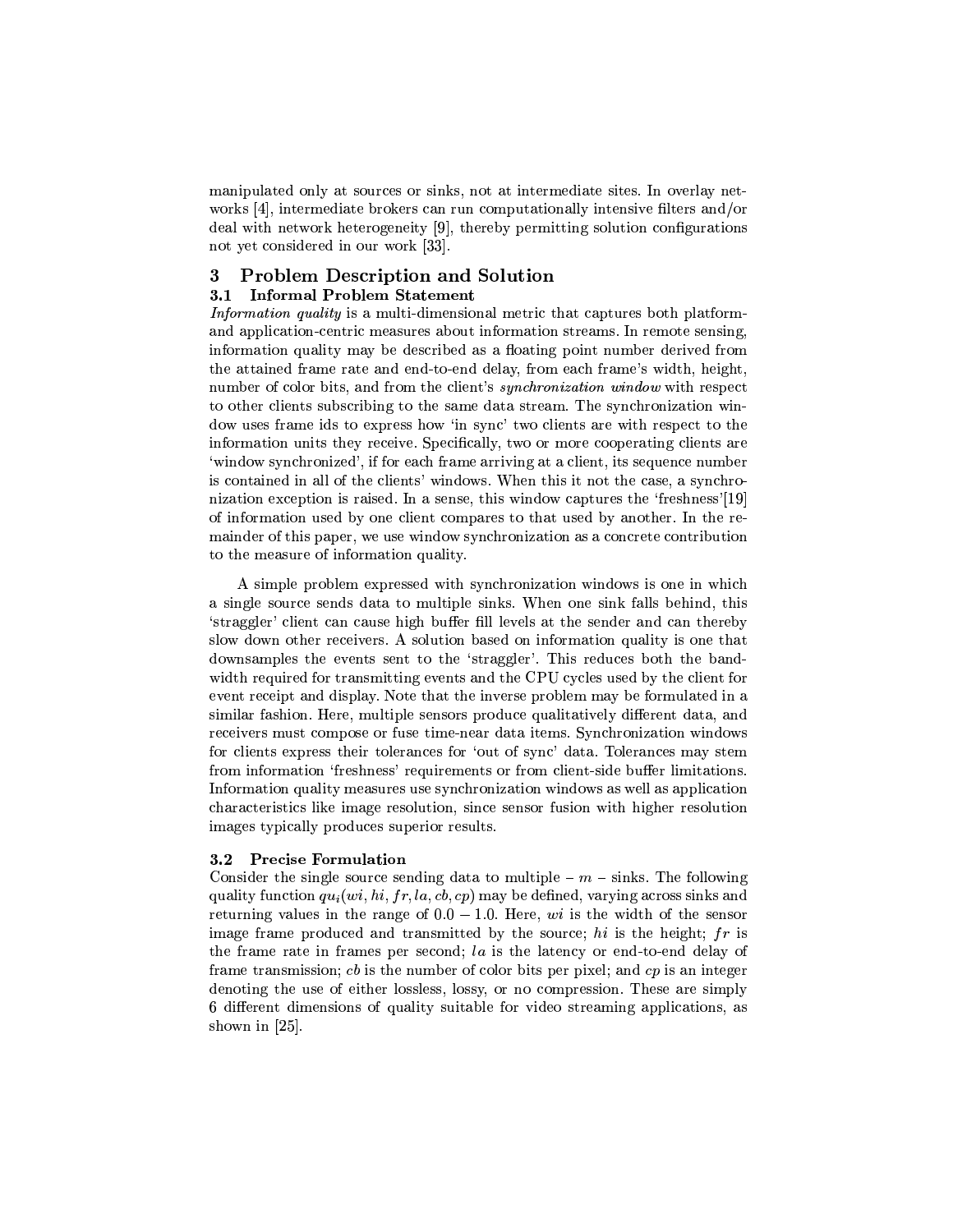Let  $c_i$  be a 6-tuple containing the current values of the quality function's parameters for sink *i*. The sensor-side processing and transmission costs associated with these quality parameters are mapped to utilization values ranging from 0.0 to 1.0, termed  $cpu_i(c_i)$  (processing costs) and  $bw_i(c_i)$  (bandwidth usage), respectively. For the sensor CPU, there are are also  $scb_t$  (sensor CPU background traffic) individual portions that are unavailable for sensor processing actions. On the receiver-side, the set of  $c_i, 1 \leq i \leq m$  also consumes some amount of CPU time, resulting in utilization values ranging from 0.0 to 1.0, termed  $rcv(c_i)$ (receiver cost). For each of the m receivers, the unavailable portion is denoted by  $rcb_{i,t}$  (receiver CPU background). Finally, let  $bbw_t$  (background bandwidth) be the amount of bandwidth that is unavailable at any given point in time  $t$ , typically due to cross traffic.

Given these formulations, solution constraints are:

- Sensor CPU limitation
- $\sum_{i=1}^{m} p c_i(c_i) + scb_t \leq 1.0$  Receiver CPU limitation
- $\forall i_1 \leq i \leq m} sc(c_i) + rcb_{i,t} \leq 1.0$
- Total Bandwidth limitation
- $\sum_{i=1}^{m} bc_i(c_i) + bbt_t \leq 1.0$

The objective function for information quality-conscious sensor rate optimization, then, may be formulated as:

- For each time step t, maximize  $s = (min_{1 \leq i \leq m} (qu_i(c_i))).$ 

Optimization fails, that is, constraints and starting values are infeasible, when  $s = 0.0$ . Note that this formulation does not explicitly consider the timeliness of the input values used, implying that system monitoring is precise and instantaneous. Further, realistically, complete knowledge of functions scb, rcb, and bbt does not typically exist, implying that the functions used in the model only approximate reality. Mote that this precise problem formulation is easily changed to one in which multiple sensors provide data to one sink.

Consider a sensor producing images used by two different clients. Two dimensions of information quality are used, such as data rate and image resolution. In this case, the clients' data rates may be synchronized by manipulating these quality dimensions using the following heuristic solution algorithm. The algorithm has two phases:  $(1)$  constraint satisfaction, followed by  $(2)$  optimization.

The first phase of the heuristic attempts to meet application constraints. For each client, binary search over the possible quality values, only considering changes to one dimension at a time. Consider changes first down and then up. Proceed until each client has attained some positive total quality.

Make the image resolution and data rate high enough that positive quality is achieved for each of the clients. Let's say the data rate is 100 kilobytes per second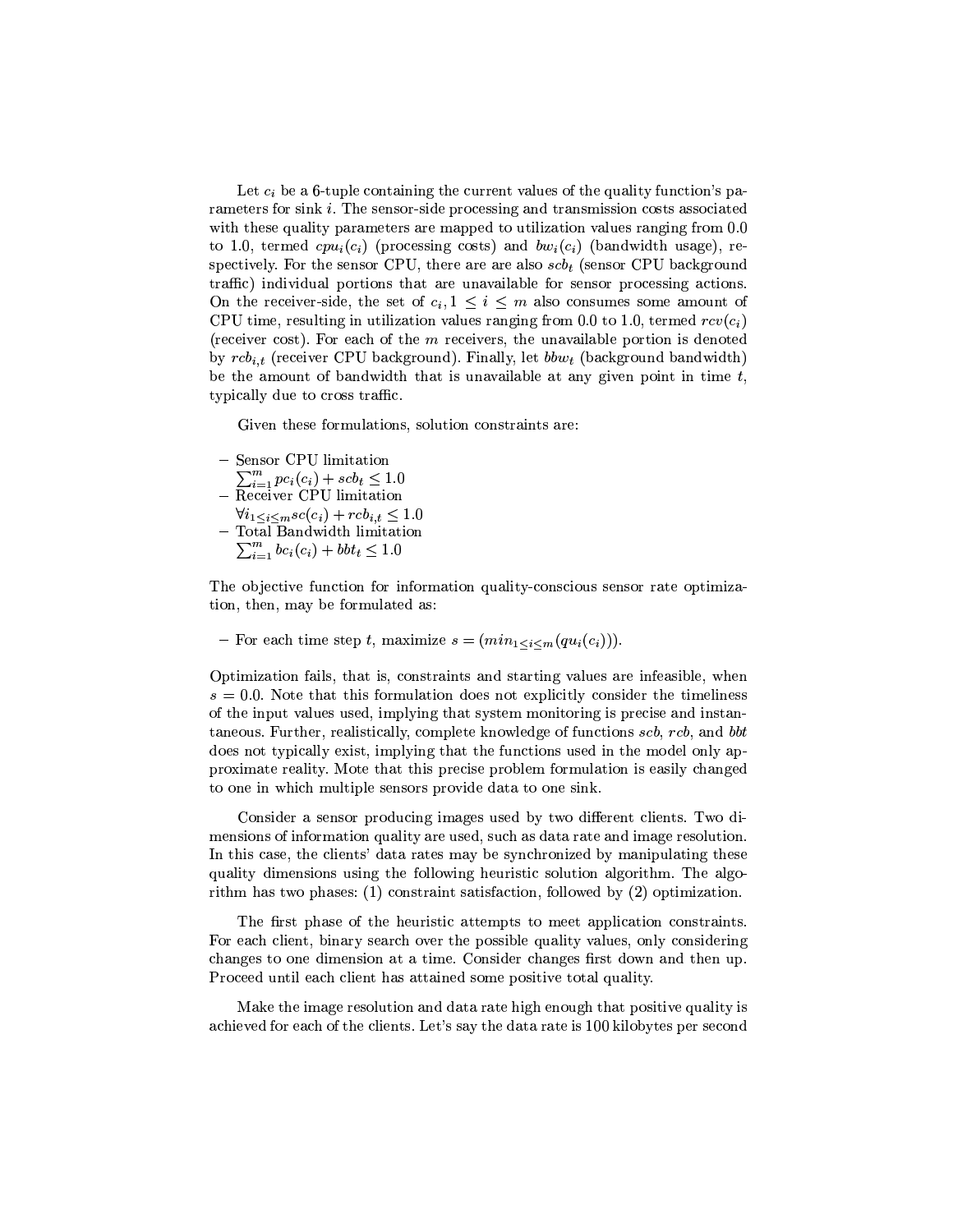and the image resolution is 50 thousand pixels, just for the sake of argument. In our example, a solution to the first phase may not be feasible with respect to available resources. Let's suppose that this is not the case.

For the second phase, all of the CPU and network resources are divided and credited to the sensors. Then, a 'downward' binary search, again for each dimension individually, attempts to meet the resource constraints, for each resource needed. Total quality must be positive. If it is not, then that 'possibility' is eliminated. This approach causes clients to remain within stated quality constraints. The other constraints are ordered. They can be ordered any way one wants, and one meets constraints earlier in the ordering and 'holds on' to them in later repetitions. In this way, the algorithm seeks a solution. After a few repetitions, which is a predefined number, the search stops, and every sensor that does not use all of its credited resources donates them to sensors that need more CPU and network. Then, the algorithm runs again, just the way it did before with no modifications except for the resource constraints, for the sensors with insufficient resources, for the same number of repetitions. Finally, if each sensor's resources are not exceeded and all of its constraints are met, then this phase of the algorithm succeeds. Otherwise, it fails.

The second phase is only carried out for sensors that do not meet all of the constraints in the first phase. In our simple example, let's say that the algorithm succeeds, but the data rate for the clients is half of that quoted above, due to needing to meet the constraints imposed by the limited bandwidth and CPU in the network. The complexity of the constraint matching algorithm is  $O(n \lg m)$ , with *n* representing the number of sensors and *m* representing the maximum number of quality levels in any of the quality dimensions being used.

The optimization phase is similar to constraint satisfaction. First, if the constraint phase fails, then optimization fails, as well. Otherwise, optimization proceeds using a hill-climbing approach. The idea is to first reduce information quality for the client with the highest total quality value. Again, binary search is used along each quality dimension, where the client with the lowest ratio of reduced quality to resource reduction is chosen. In this way, the algorithm employs a greedy hueristic. The quality dimension that is increased in turn is the one with the highest ratio of improvement in quality to resources used, chosen from among all quality dimensions and resources. Resources are weighed according to their scarcity. Hence, whatever resources are causing the the bottleneck in the system 'cost' more. Ties are broken randomly. In our example, CPU resources are plentiful, but network resources are scarce. Thus, the algorithm continues, causing heavy compression because that method can raise image resolution while using the same data rate as before. So, let's say that the client data rates are 55 kilobytes a second, but the image resolution is  $150\%$  as much as it was before. This procedure is repeated until it fails to produce further changes.

The complexity of this heuristic is  $O(max(m, n) * \lg m * dim)$  time, where  $dim$  is the number of dimensions of information quality, and  $m$  is the maxi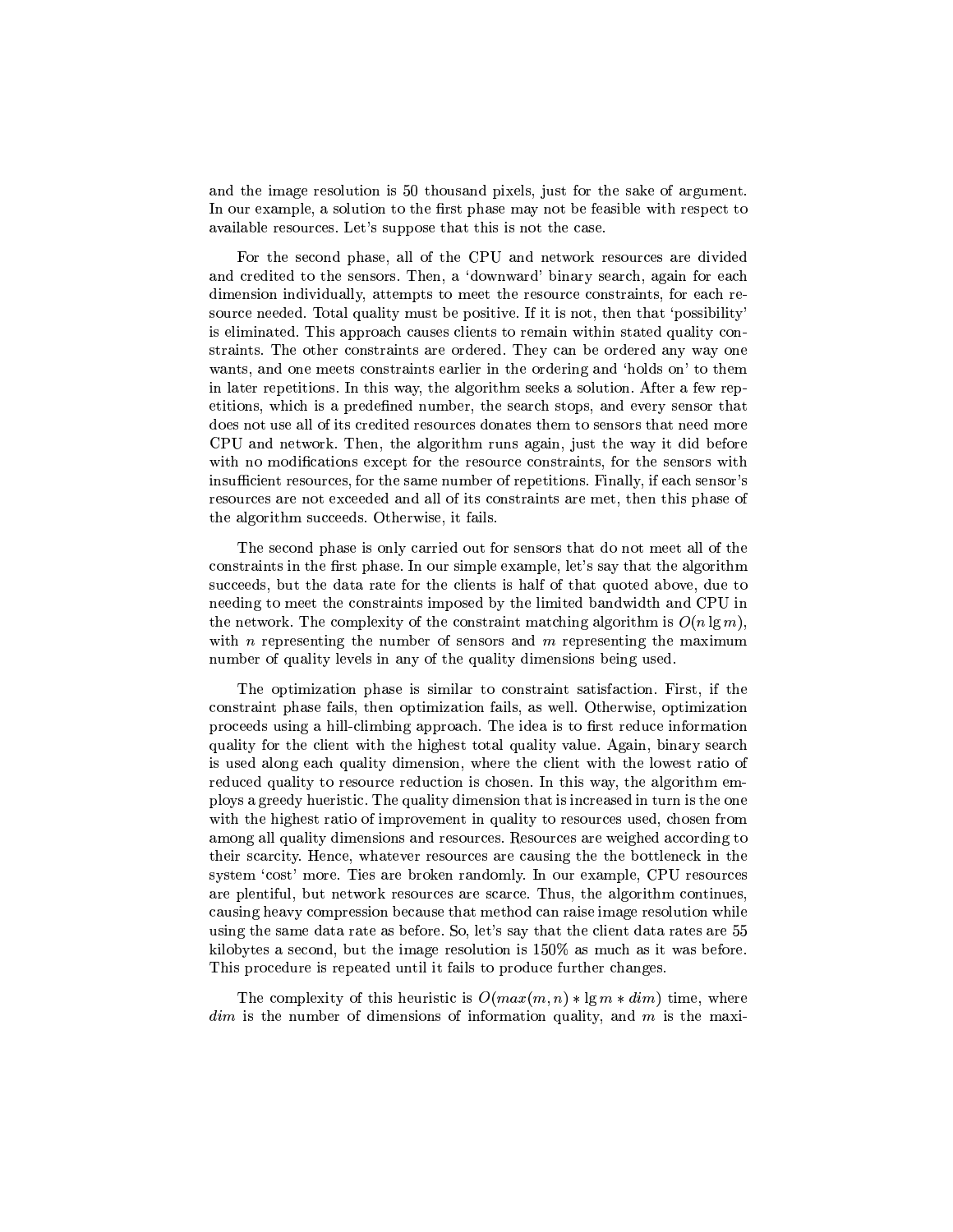mum number of levels in any of the quality dimensions being used. The term  $max(m, n)$  appears because the algorithm must determine whether there are multiple minima. The complete details of the algorithm, and it's big "0" analysis, appear in Appendix A, at the end of this paper. Note that the sensor data rate synchronization uses the same algorithm as the one discussed above, except that the roles of clients and sensors are reversed.

While seemingly complex, for systems of reasonable size (in terms of numbers of clients) and complexity (in terms of quality dimensions and levels), our heuristic attains solutions quickly. To demonstrate, we run the heuristic for representative cases with 10, 50, and 100 clients, respectively, assuming the aforementioned 6 quality dimensions,  $x$  levels of quality per dimension, and the resources available on a typical laptop (the MPIII described in detail in Section 5.1). With results averaged over three runs, both the optimization and the constraint algorithms are shown to be roughly linear in the number of clients, and more importantly, the algorithms are shown to run faster than 10 milliseconds even for 100 clients. This indicates that the dynamic management of information quality is a practical approach to managing distributed processes in embedded systems.

|                                                    | constraint optimization |
|----------------------------------------------------|-------------------------|
| $10 \text{ clients}$ $.423 \text{ ms}$             | $1.064$ ms              |
| $ 50 \text{ clients}   2.098 \text{ ms}$           | $4.946$ ms              |
| $ 100 \text{ clients} 4.156 \text{ ms}$   9.694 ms |                         |

#### Prototype Implementation 4

The application is controlled with control messages being sent back from each client to the server that is sending it data sometimes when a frame of video is received or when requirements change, or even after a certain number of seconds have elapsed. The control message contains the client's desires about what video format and what synchronization it would like, plus what frame number or timestamp the client received, plus some network-level information from the client to the sensor, that mainly describes network conditions and the CPU usage. This is basically a control loop between the client and the sensor. The server sends video, the specific format of this video frame, and some network information to the client. The sensors also send some control information among themselves in order to set up the algorithm, but only in cases where there is more than one information source. A machine may be a client, a sensor, or both.

#### $\overline{5}$ **Implementation and Evaluation**

### 5.1 Implementation

Figure 5.1 depicts the ECho-based realization of an adaptive application with continuous quality management. Primary data channels are shown with bold lines, whereas control channels are depicted with dashed lines. The control information exchanged between receivers and sensors concerns setup and teardown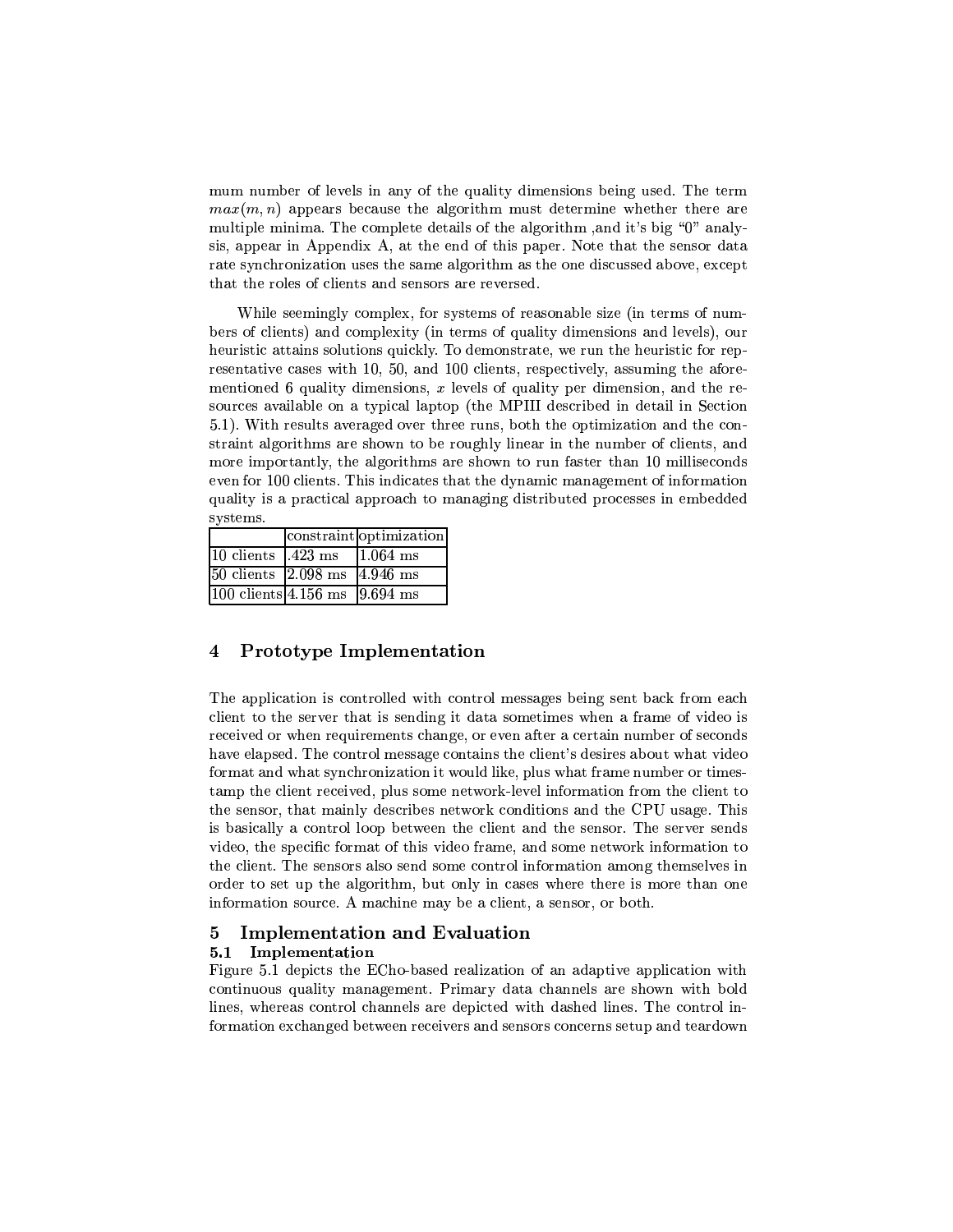

Fig. 1. Left: Data Capture and Distriubution in an Equipped Stadium, Right: Software Architecture of Implementation

and more importantly, includes notifications of changes in requirements, indicating a receiver's desires in terms of data format, permissable synchronization window, and updates on current, observed network state and CPU load. Monitoring information is typically piggybacked onto the sensor data exchanges ongoing in the system, but occasionally requires additional control exchanges.

Network measurements are provided by the communication layer, in our case using an instrumented version of reliable UDP (RUDP), a protocol used with the ECho middleware and developed at Georgia Tech [16]. Measurements are exchanged between machines as summary information several times a second. Given these values, the wireless network's state is modeled by a finite state machine, with each state describing a certain level of loss rate and load. Also taken into account is whether the wireless network is available, temporarily disconnected, or long-term disconnected. CPU measurements are performed locally and infrequently exchanged across sensors and receivers. As with the network, each CPU is modeled as an automaton with states corresponding to some small number of load levels, expressing very low, acceptable, and high loads.

Data downsampling filters are conceptualized as functions that take in data. manipulate it, and then output some data. All such data is described by welldefined data event formats. Filters may reside at any physical processor, and their computational and data copying functionality defines their costs, measured as their execution times.

For brevity, we do not describe the implementation of the continuous monitoring and adaptations performed in the system. The reader may refer to [31]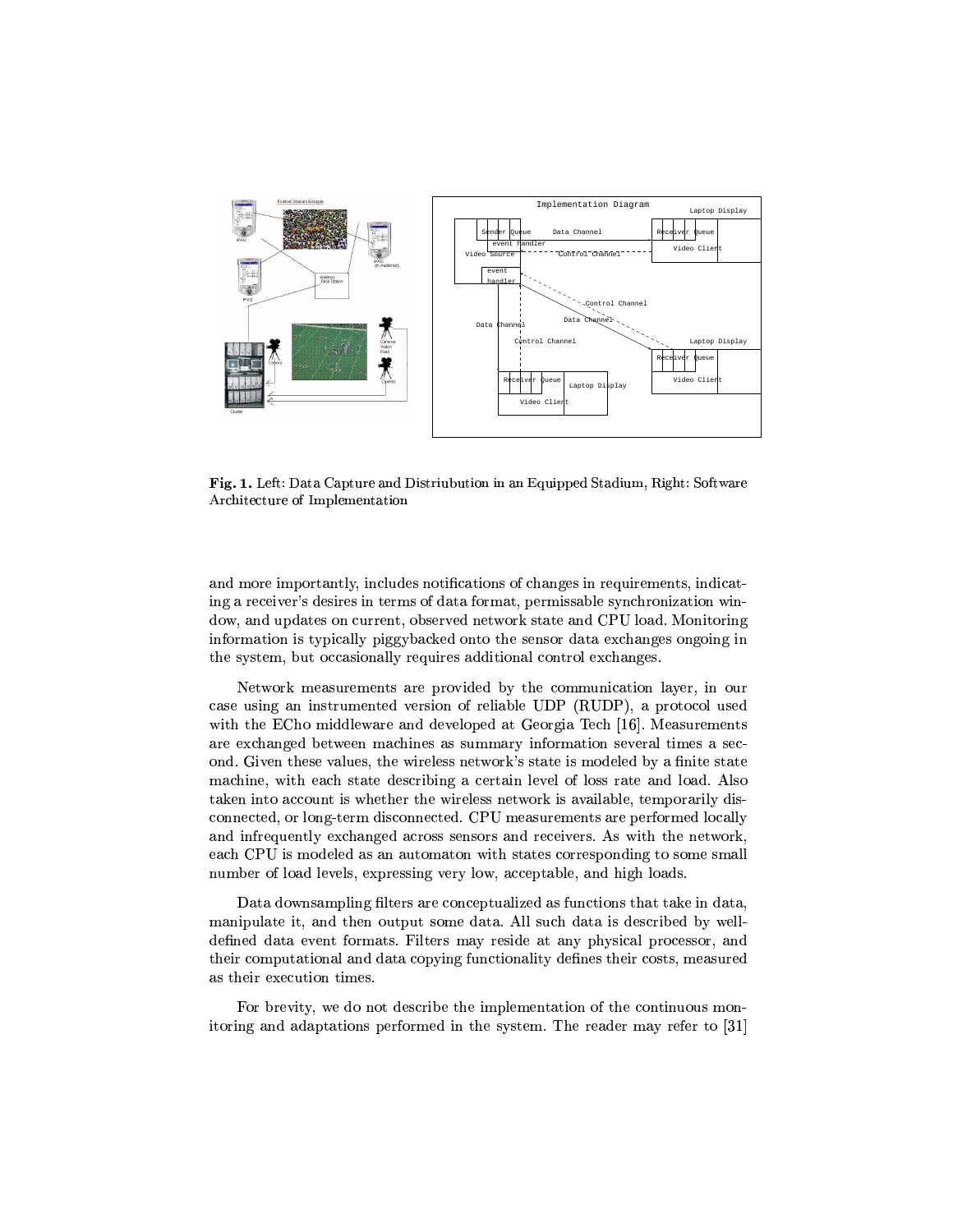for a more general implementation of a distributed adaptive system, including a detailed discussion of adaptation overheads and delays.

#### **Experimental Evaluation** 6

#### **Testbed Description**  $6.1$

The sample portable devices used in our experimental evaluation are three laptops running Linux, but equipped with CPUs of different speeds and with different memory and graphics capabilities, the intent being to model future heterogeneous handheld devices. The first device is a Mobile Pentium III with a 30 gigabyte hard drive, 256 megabytes of system memory, a 1.13 GHz CPU, and an Nyidia GeForce 2GO video card with 16 megabytes of memory. The second machine is a 400 MHz Pentium II with a 12 gigabyte hard drive, 128 megabytes of memory, and a NM2360B graphics chipset with 4 megabytes of video memory. The third is a 700 MHz Dell Latitude L400 Pentium III with 128 megabytes of RAM, a 10 gigabyte hard drive, and an AGP-ATI Rage Mobility graphics chipset. All devices communicate via the same 802.11b Lucent Orinoco cards, using a single basestation not shared with any other devices.

Note that compared to the laptop devices used here, the current generation Compaq iPAQ Pocket PCs already run at 400 MHz and have 64 megabytes of memory. Their next generation is likely to approach the power of the laptops used in our evaluations.

#### Microbenchmarks  $6.2$

Microbenchmarks diagnose the basic ability of portable devices to run remote sensing applications and specifically, handlers that manipulate image content prior to transmission. A second intent of microbenchmarks is to establish the tradeoffs in terms of CPU usage and communication with respect to the total end-to-end delay experienced by an application. Tradeoffs exist because a slow machine may have more difficulties compressing data to reduce transmission delay (and the bandwidth used) than a fast machine, for instance.

First and foremost, simple image downsampling like graviscaling color images or image cropping experiences very low delays. Rather than reporting such numbers, for more complex methods like image compression, computation times scale with image sizes, and so do the times required to display an image, as evident from the measurements in the table below. Differences in processor speeds and in the capabilities of graphics chipsets have the obvious effects. The table lists the times (in seconds) per frame required for sts the times (in seconds) per frame required for JPEG compression (JPEGC) and JPEG decompression (JPEGD), and for Lempel-Ziv compression and decompression. The image sizes used are  $160x160$ ,  $320x240$ , and  $640x480$  for small, medium, and large images, respectively. Display time is the total time required to display an image after it has been received. The measurements reported are in seconds per frame, computed as averages of three runs over  $1,500$  image frames  $(1,000)$  frames for the display measurements).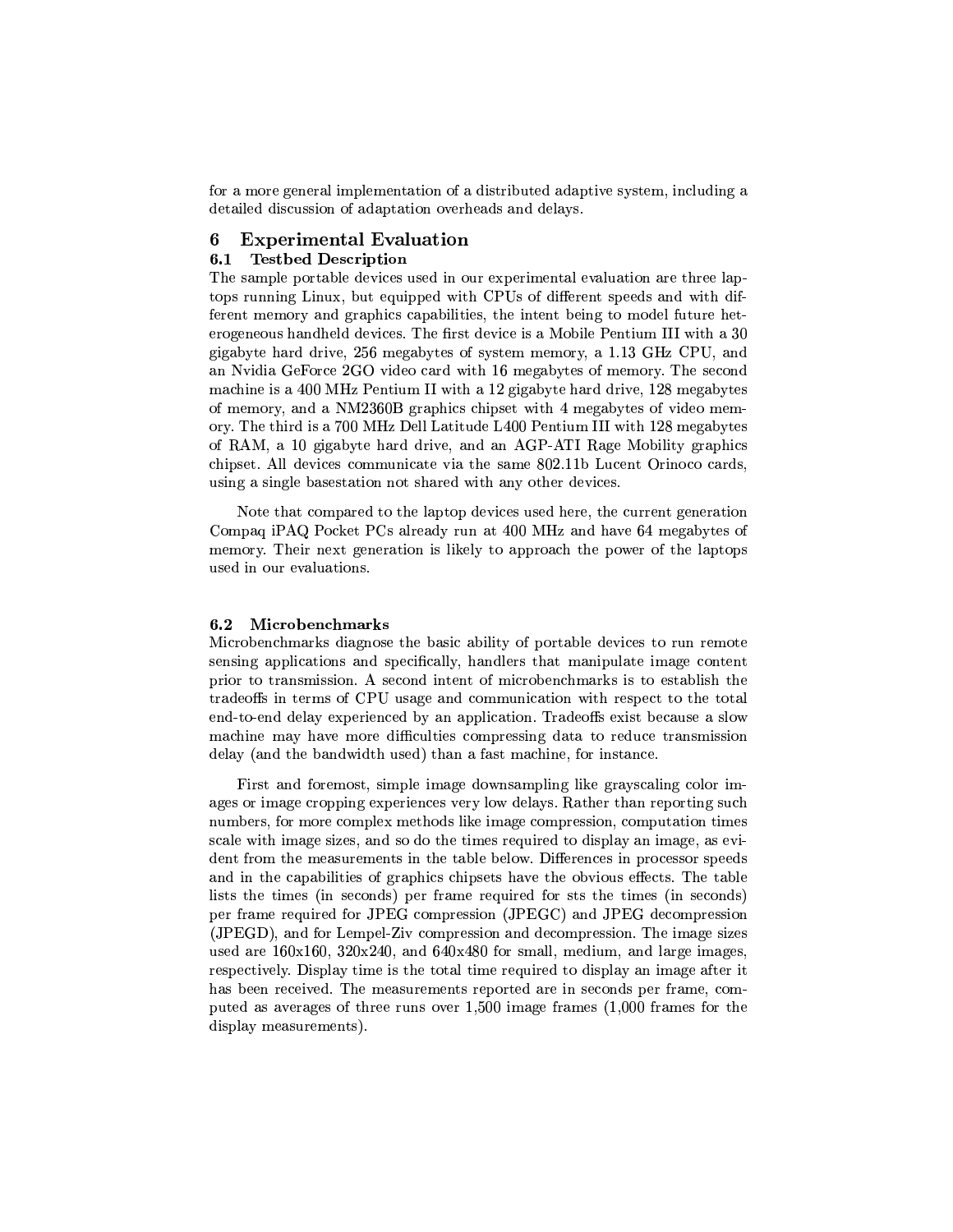|              |         | JPEGC JPEGD LZOC |         | LZOD    | <b>IDISP</b> |
|--------------|---------|------------------|---------|---------|--------------|
| <b>MPTII</b> |         |                  |         |         |              |
| Small        | .004862 | .007459          | .003243 | .00233  | .002235      |
| Med          | .02013  | .01807           | .01718  | .00261  | .007518      |
| Large        | 1163    | .1067            | .03293  | .0306   | .03548       |
| । ਜ          |         |                  |         |         |              |
| Small        | .01987  | .01526           | .1422   | .003784 | .004523      |
| Med          | .06126  | .05918           | .03987  | .01194  | .01356       |
| Large        | .2805   | .1891            | .1044   | .04354  | .1309        |
| L400         |         |                  |         |         |              |
| Small        | .007509 | .005632          | .005045 | .001279 | .004613      |
| Med          | .02988  | .02386           | .03048  | .006290 | .01626       |
| Large        | .1458   | .09536           | .66146  | .02021  | .07863       |

The next two tables depict the costs experienced by an alternative approachto image downsampling, where images are converted into tracks, and track lists (not images) are transmitted from sensors to clients. While the simple tracking algorithm (blob tracking) has performance comparable to compression, a more realistic algorithm (using feature detection) has substantially higher costs (see [34] for details about the image tracking algorithms used in our work). An additional machine, a dual processor Pentium II with 512 megs of RAM, is shown as another useful data point. speed?? Simple Image Tracking (in secs.):

| Size PIII |                                          | IL400  | <b>IPH</b> | <b>IDPII</b>                      |
|-----------|------------------------------------------|--------|------------|-----------------------------------|
|           |                                          |        |            | Small 001782 002847 005889 006508 |
|           | Med 006640 01356                         |        | 1.03202    | 1.02531                           |
|           | $\lfloor$ Large $\lfloor .07616 \rfloor$ | 1.1287 | .2437      | 1.20998                           |

Complex Image Tracking (in secs.):

| Size                                   |  | $\text{PIII}$ [L400   PII   Dual PII] |
|----------------------------------------|--|---------------------------------------|
| $\boxed{160x160.06773.1089.2191.1833}$ |  |                                       |
| $320x240$ . 2572 . 4307. 8723. 6939    |  |                                       |
| 640x480 1.230 2.111 4.092 3.340        |  |                                       |

Network measurements show that image transmission costs (delay per frame) approximate the costs of complex data handlers like image tracking. In contrast, simple downsampling methods like grayscaling have overheads that are easily amortized by the consequent reductions in image transmission costs. Further, even for moderately complex operations on images (including compression), it can be advantageous to first compress and then transmit data, as evident from the table below in which uncompressed 24 bit image frames are transmitted across 802.11b links. Measurements are averaged over 3 runs, each run using  $1,000$  frames.

| $\sqrt{160x160}$ .1260 seconds/frame     |
|------------------------------------------|
| $320x240$ .3717 seconds/frame            |
| $640x480$ <sup>1.472</sup> seconds/frame |

While frame transfer delays can be substantial, the end-to-end latency experienced by small control messages is acceptable. For instance, considera configuration in which the PIII acts as a sensor device and the L400 acts a client. A control message from the L400 to the PIII to change image characteristics (e.g., image size) takes effect in only a few seconds, with delay average and variance increasing for larger number of clients (e.g., for two clients versus a single client). Increases reflect the additional control messages being sent and the fact that in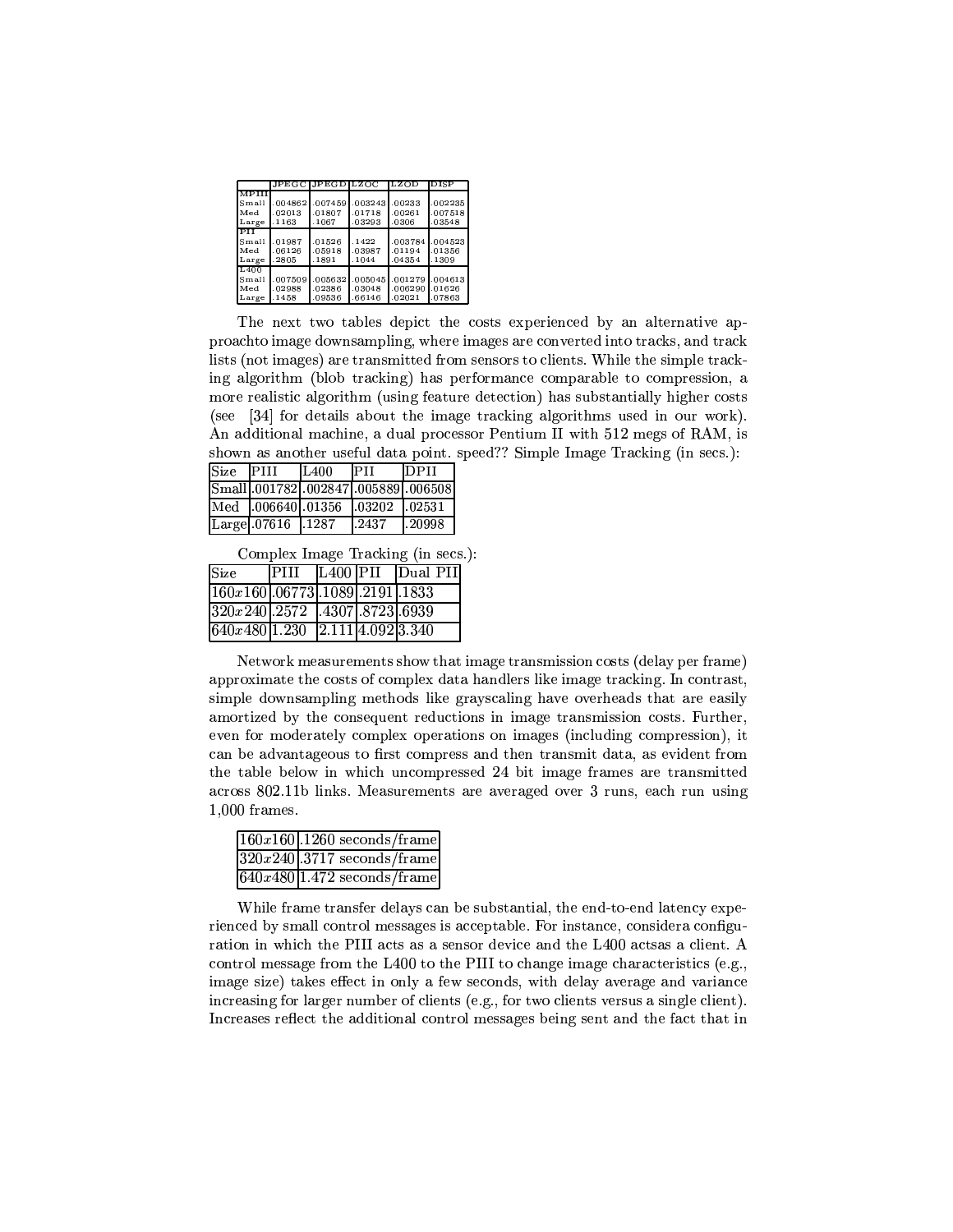these measurements, control channels share bandwidth with the ongoing data transmissions.

Control Message Latencies (in secs.):

| Num Clients max   min   average |                                 |  |
|---------------------------------|---------------------------------|--|
|                                 | $\boxed{2.380 \cdot 91871.483}$ |  |
| 2                               | 3.490.95981.885                 |  |

The final set of microbenchmarks compares the ideal laboratory measurements reported above with measurements of actual delays experienced in a busy campus-wide wireless network. Here, two devices communicate via the LAWN Georgia Tech campus wireless network, using two different sets of locations. The CCB set refers to a configuration in which one machine in the first floor of the College of Computing (CCB) building communicates with another machine in the third floor. The Library set has the third floor CCB machine talking to another one in the campus library, which is about  $1/2$  mile away from the CCB building. The measurements are taken at about 9:30 A.M. - 10:00 A.M. on a Monday, and the again at about 4:30 P.M. - 5:00 P.M. on another Monday. The values reported are average numbers aggregated over three runs of 1,000 latency measurements each.

Control message latencies in a campus wireless network (in secs.):

| Place |  | Minimum Maximum Average |  |  |
|-------|--|-------------------------|--|--|
|-------|--|-------------------------|--|--|

 $CCB$  $.006008$ 025269 006761 | Measurements demonstrate the substan-Library.000894 .044862 .007160

tial effects of multi-hop vs. single-hop communications, with delays ranging from approx. 9 to 45 milliseconds, and with larger delay variances experienced by multi-hop communications.

#### $6.3$ **Performance Evaluation**

Microbenchmarks demonstrate that source-based filtering can improve the endto-end delays experienced from the time an image is captured by a sensor to the time it is displayed by a client, with consequent reductions in information quality. We next demonstrate that even our relatively simple optimization algorithm can realize improvements in the information quality experienced by end users, under conditions in which resource availabilities vary dynamically. In the measurements below, except for the 'straggler client' experiment, we attempt to synchronize client data rates for 1 sensor and 2 clients, using the laboratory configuration employed in the microbenchmarks.

The experiment shown in Figure 6.3 (left side) simply demonstrates that a single 'straggler' can indeed slow down another sensor data recipient. In this experiment, one of two clients of the same sensor data stream (using  $160 \times 160$ size image frames) is slowed by a CPU perturber (see time 60 in the graph), and this slowdown soon results (see time 70) in a consequent slowdown of the other client. The perturbation is removed at time 180. The model presented in Section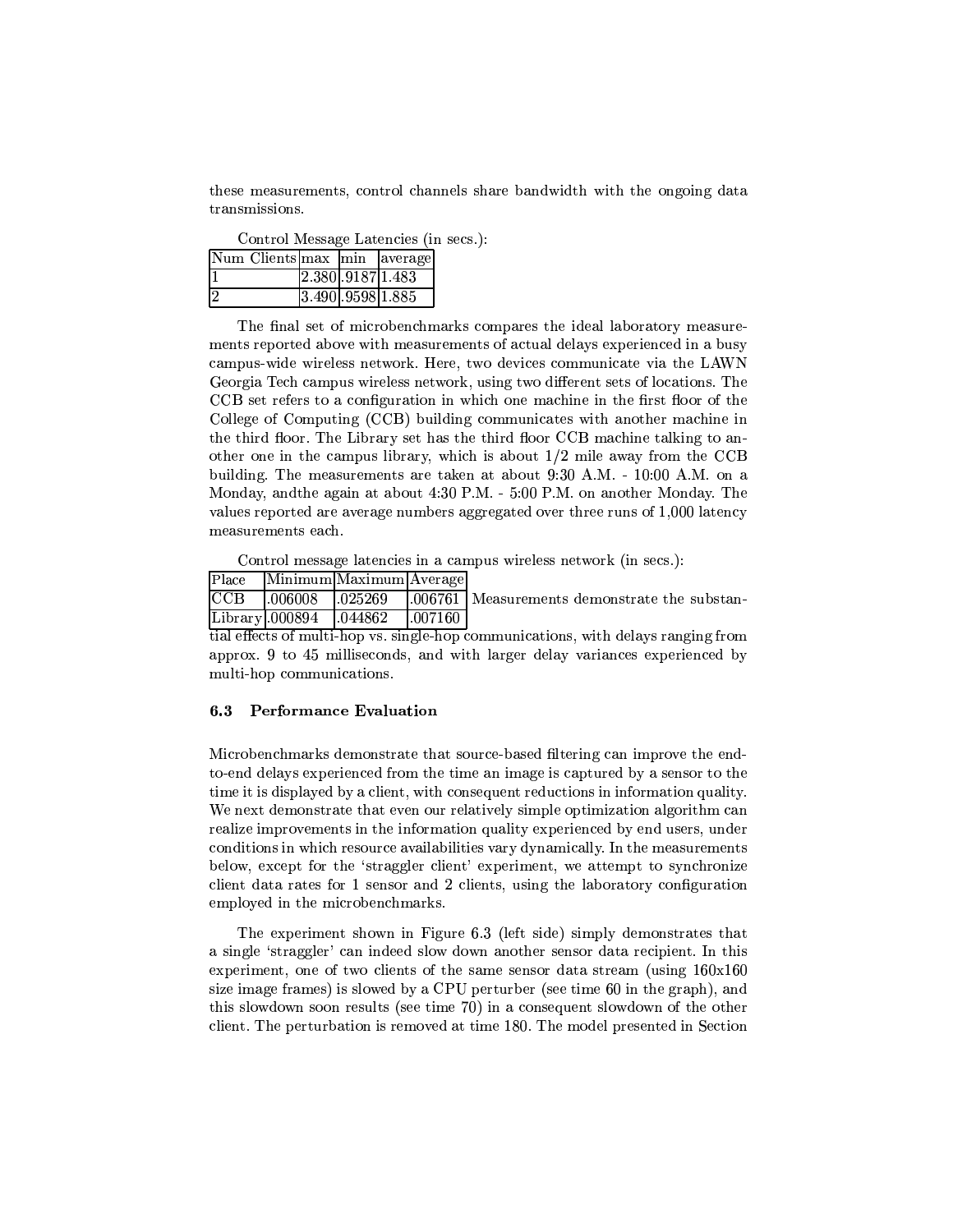

Fig. 2. Left: Solid Line: The Straggler. Dashed Line Affected Client., Right: PII's CPU Perturbation. Solid Line Adaptive Version. Dashed Line: Non-Adaptive Version.

3.2 represents this situation as one in which the straggler's  $scb<sub>t</sub>$  values increase, followed by a decrease when the perturbation is removed.

#### 6.4 Utility of Source-based Downsampling

Figure 6.3 depicts measurements that underline the validity of our approach. Here, the information stream received by a PII-based client is downsampled at the source, in response to that client's perturbation by a process that consumes almost 90% of its CPU. Two scenarios are shown. In the one indicated by the solid line, at time 90, the PII is not only perturbed, but in addition, the PIIdirected stream is downsampled using the image tracking method explained in Section 6.2. This removes sufficient load from the PII to prevent it from experiencing the perturbation and consequently, preventing slowdown for other clients. In fact, in this case, the PII runs a bit faster because adapting its image streams frees up network bandwidth that permits the other streams to be transmitted faster.

In comparison, the dashed line represents the non-adaptive case, again exhibiting undesirable PII slowdown.

In Figure 6.5, downsampling is applied to all of the image streams, not just one, and the measurements shown are the average frame rate experienced by the three streams. The non-adaptive scenario experiences a marked decrease in frame rate, while the frame rate for the adaptive version increases a good bit, due mostly to its reduced bandwidth usage.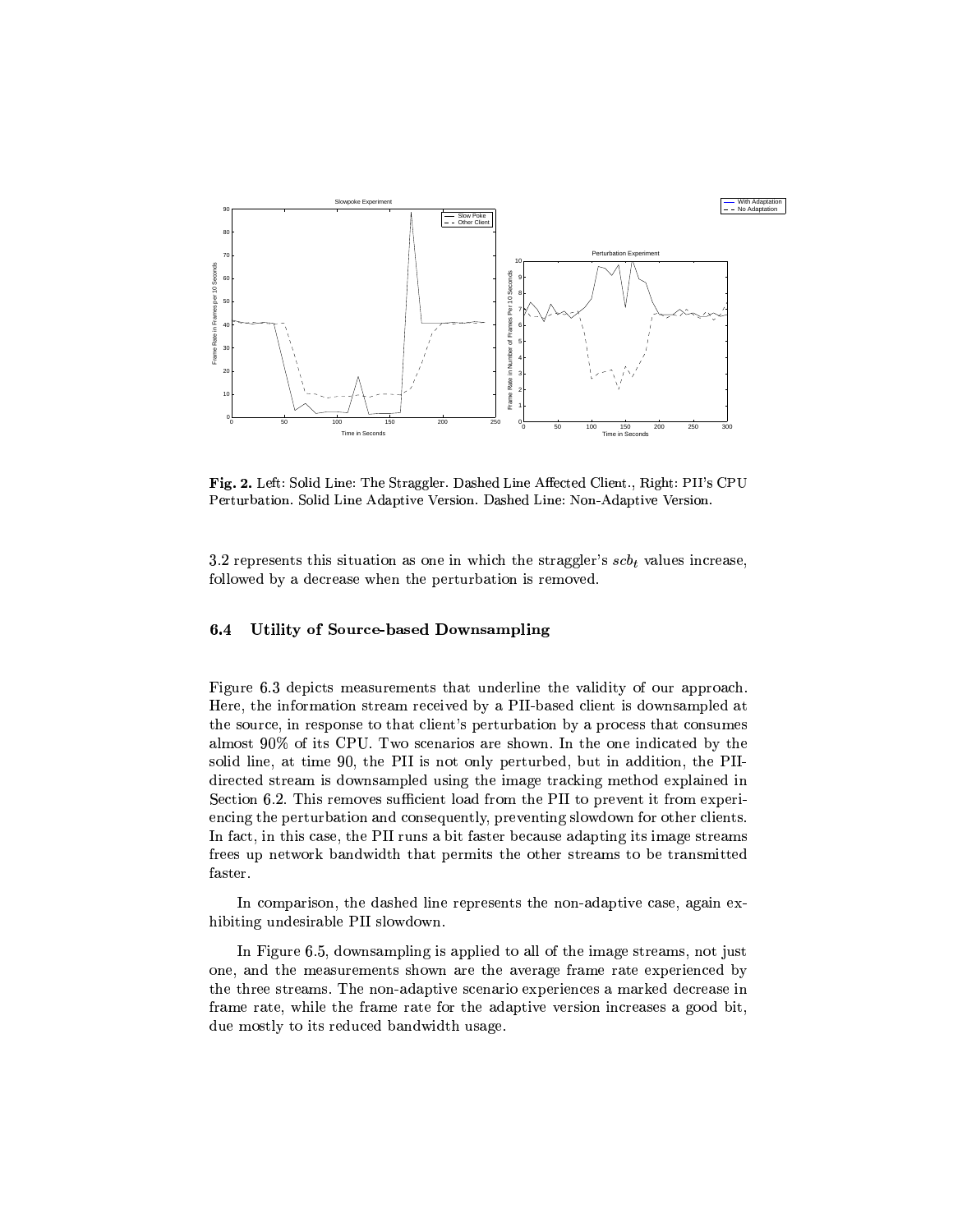

Fig. 3. Left: Adaptation Effects on Communication Bandwidth., Right: Quality Function Usage: Focus on 'Fresh' Information.

#### Using the Information Quality Metric 6.5

Synchronization Windows. The next experiments demonstrate the importance of formulating and using appropriate quality functions. In the first experiment shown in Figure 6.5, the quality function is formulated to prevent undue penalties incurred by any single client. This is achieved by placing additional weight on the synchronization window experienced by clients. The idea, of course, is to keep clients 'in sync', that is, to maintain for all clients reasonable levels of information 'freshness'[19]. This is particularly important in applications where recent information is more critical than high quality, older data. In the actual experiment, the quality function used prompts the optimization algorithm to favor a symmetric downsampling approach (i.e., all streams are downsampled) vs. an asymmetric approach (i.e., only one stream is downsampled).

*Throughput.* In contrast to the previous experiment, Figure 6.5 uses a quality function that focuses on the total throughput attained, measured as the number of kilobytes sent. In this case, asymmetric adaptations are favored over symmetric ones between times 90 and 150 seconds, which is when cross-traffic is present.

*Alternative Adaptations.* The final results presented in Figure 6.5 demonstrate the efficacy of alternative adaptation methods. The non-adaptive scenario (dashed line) is contrasted with an adaptive scenario (solid line) in which downsampling is done by reducing image color depth, from 24-bit color to 8-bit grayscale. This results in the total transfer of more potentially useful information to clients, but is less effective in preventing total slowdown.

*Discussion of Results.* In the scenario-based adaptations shown in this section, middleware-level source-based filtering continuously reacts to changes in available resources and in application needs, in order to guarantee desired levels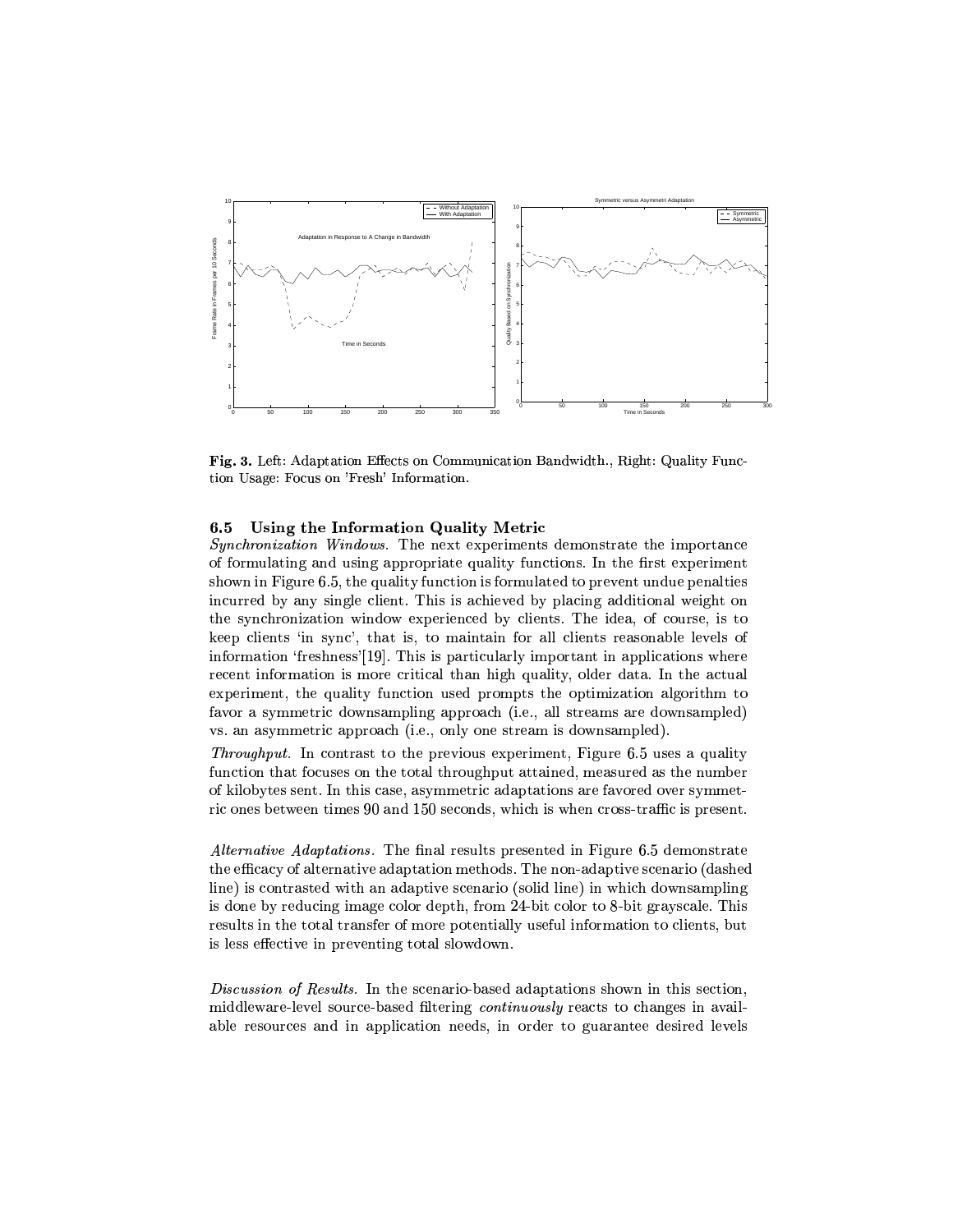

Fig. 4. Left: Quality Function Usage: Focus on Total Throughput., Right: Alternative Source-based Filtering: Color Downsampling.

of service and information quality. These reactions synchronize multiple data streams without the use explicit synchronization or control methods. Limitations to our approach include the following. First, application-specific methods for data filtering must be profiled in terms of the effects on information quality vs. resource usage and in general, such methods will experience limits in the tradeoffs they offer to quality management algorithms. Second, the additional costs incurred from continuous quality management may not be suitable for very resource-poor target systems. Third, better solution algorithms may be required to attain solutions scalable to thousands of participants and multiple concurrent applications. Finally, additional OS support is required in order to enforce participation in quality management by all applications and end users [28].

#### $\overline{7}$ **Conclusions and Future Work**

This paper has shown dynamic adaptation based on information quality to be a viable solution for data stream interference in wireless systems. Two specific problems, sensor and client rate synchronization, are solved, and experimental results are attained on representative wireless platforms. While the adaptation algorithm requires  $O(n \lg n)$  time, where 'n' is the number of clients, its actual runtime delay is shown acceptable even for larger problems (i.e., 100 clients).

Our future work will follow two directions. The first direction is to develop system- and middleware-level support for pervasive applications, with initial results described in [29,3] and current efforts focused on the creation of kernellevel mechanisms for COTS Linux kernels. The second direction is to precisely define and solve other problems concerning information sharing in wireless environments, driven by realistic applications and constraints. One such problem is the dynamic selection of suitable sensors when clients are faced with choices in different sensors' delays vs. information qualities. A concrete instance of the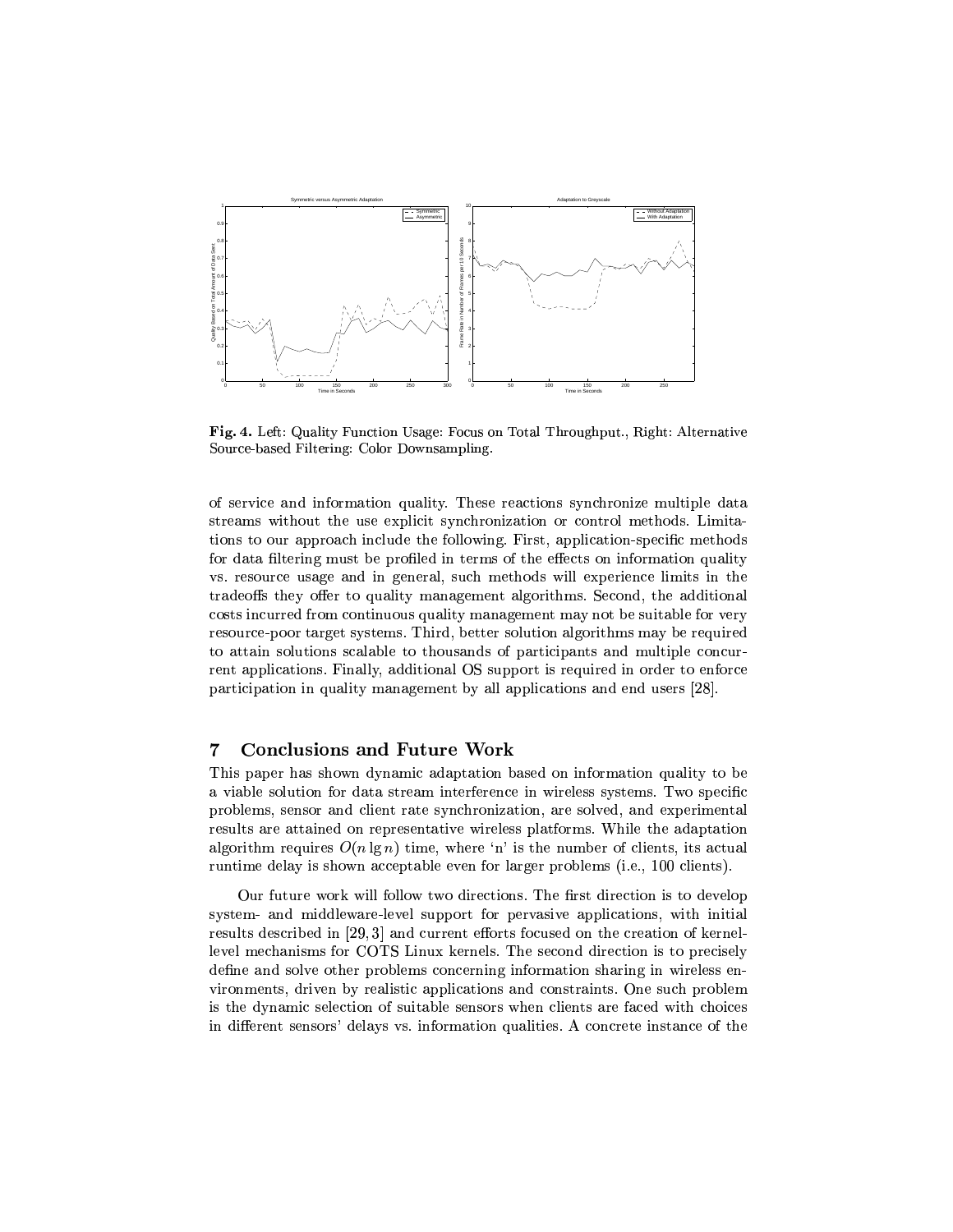problem is how to track people in settings covered by multiple cameras. An interesting constraint concerns the power used by applications in embedded systems, particularly for handheld devices. The solutions we seek favor the continuous management of information quality over the provision of explicit mechanisms for stream management.

## References

- 1. Luca Abeni, Luigi Palopoli, Giuseppe Lipari, and Jonathan Walpole. Analysis of a reservation-based feedback scheduler. In Proc. of the Real-Time Systems Symposium, Austin, Texas, November 2002.
- 2. Ralf Ackermann, Manuel Goertz, Martin Karsten, and Ralf Steinmetz. Prototyping a PDA based Communication Appliance. In Proceedings of Softcom 2001, Split, October 2001.
- 3. Sandip Agrawala, Chris Poellabauer, Jiantao Kong, Karsten Schwan, and Matthew Wolf. Resource-aware stream management with the customizable dproc distributed monitoring mechanisms. In Proceedings of the 12th IEEE International Symposium on High Performance Distributed Computing (HPDC-12), June 2003.
- 4. D.G. Andersen, H. Balakrishnan, M.F. Kaashoek, and R. Morris. Resilient Overlay Networks. Proceedings of the Eighteenth ACM Symposium on Operating Systems  $Principles, pages 131–145, 2001.$
- 5. Guruduth Banavan, Marc Kaplan, Robert E. Strom, Daniel C. Sturuman, and Wei Tao. Information flow based event distribution middleware. In Middleware Workshop at the International Conference on Distributed Computing Systems, 1999.
- Thomas Bihari and Karsten Schwan. Dynamic adaptation of real-time software. 6. ACM Transactions on Computer Systems, 9(2):143-174, May 1991.
- 7. Scott Brandt, Gary Nutt, Toby Berk, and James Mankovich. A Dynamic Quality of Service Middleware Agent for Mediating Application Resource Usage. Proceedings of the 19th IEEE Real-Time Systems Symposium, pages 307-317, 1998.
- 8. Antonio Carzaniga, David S. Rosenblum, and Alexander L. Wolf. Achieving scalability and expressiveness in an internet-scale event notification service. In Proceedings of the Nineteenth Annual ACM Symposium on Principles of Distributed Computing, pages 219-227, Portland, Oregon, July 2000.
- 9. Yuan Chen, Karsten Schwan, and David Rosen. Java mirrors: Building blocks for remote interaction. In The 2002 International Parallel and Distributed Processing Symposium (IPDPS 2002). April 2002.
- 10. Yuan Chen, Karsten Schwan, and Dong Zhou. Opportunistic channels: Mobilityaware event delivery. In ACM/IFIP/USENIX International Middleware Conference. 2003.
- 11. Greg Eisenhower. The echo event delivery system. Technical Report GIT-CC-99-08, Georgia Institute of Technology, 1999.
- 12. Jason Flinn and M. Satyanarayanan. Energy-aware adaptation for mobile applications. Symposium on Operating Systems Principles, pages 48-63, 1999.
- 13. Sally Floyd, Van Jacobson, Ching-Gung Liu, Steven McCanne, and Lixia Zhang. A reliable multicast framework for light-weight sessions and application level framing. IEEE/ACM Transactions on Networking, 5(6):784-803, December 1997.
- 14. Ashvin Goel, Molly H. Shor, Jonathon Walpole, David Steere, and Calton Pu. Using feedback control for a network and cpu resource management application. In Proceedings of the 2001 American Control Conference, June 2001.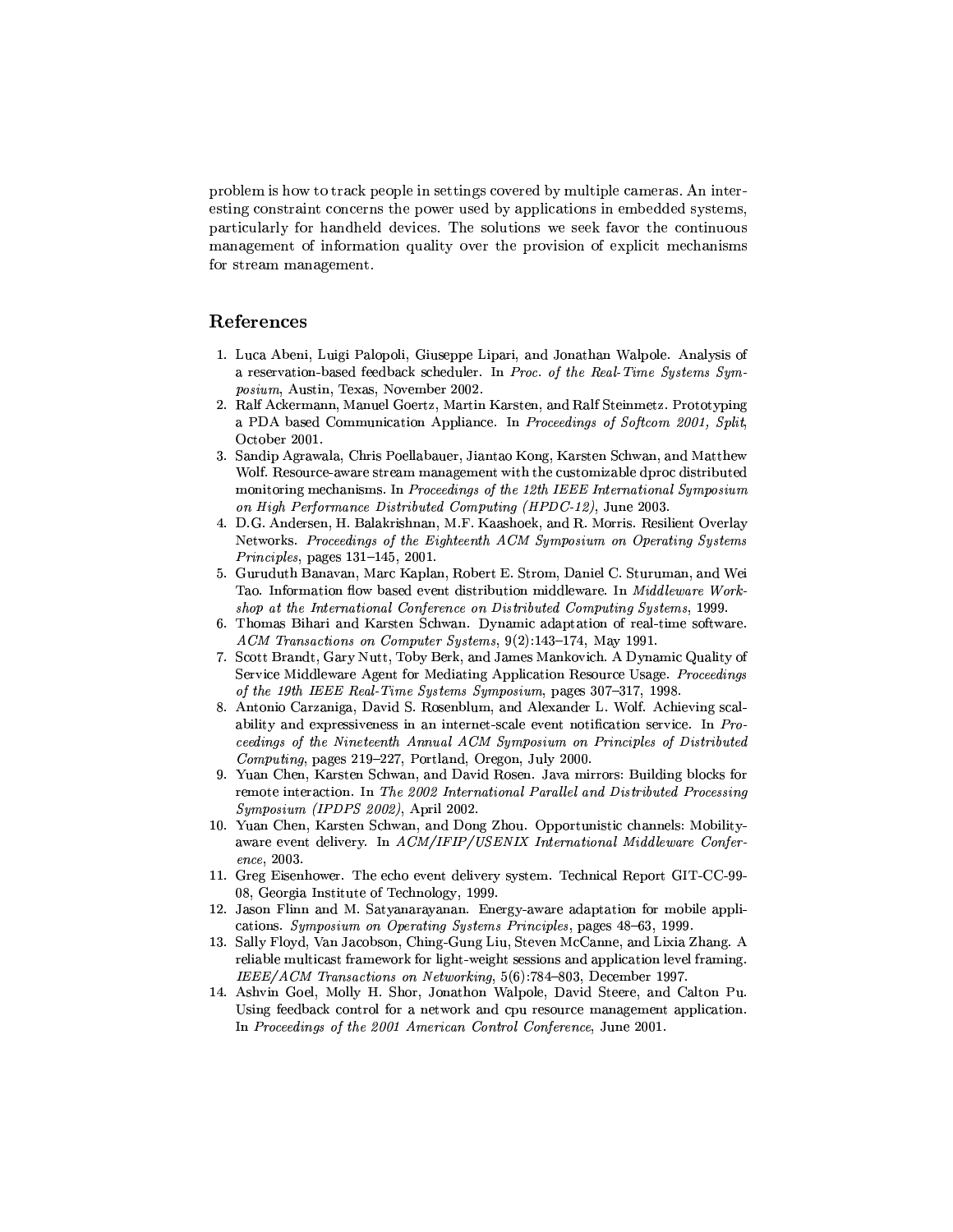- 15. Ching-Chih Han and K. G. Shin. Message transmission with timing constraints in ring networks. IEEE Real-Time Systems Symposium, 17:165-174, December 1996.
- 16. Of He and Karsten Schwan. Iq-rudp: Coordinating application adaptation with network transport. In High Performance Distributed Computing (HPDC-11),  $ACM/IEEE$ , July 2002.
- 17. J. Huang, Y. Wang, and F. Cao. On developing distributed middleware services for gos- and criticality-based resource negotiation and adaptation. In Journal of Real Time Systems, 1998.
- 18. T. Hudson, M. C. Weigle, K. Jeffay, and R. M. Taylor II. Experiments in besteffort multimedia networking for a distributed virtual environment. In Proceedings Mutlimedia Computing and Networking, January 2001.
- 19. Rainer Koster, Andrew Black, Jie Huang, Jonathon Walpole, and Calton Pu. Infopipes for composing distributed information flows. In Proceedings of the ACM Multimedia Workshop on Multimedia Middleware, October 2001.
- 20. Charles Krasic and Jonathan Walpole. QoS scalability for streamed media delivery. Technical Report CSE-99-011, Oregon Graduate Institute of Science and Technology, 17, 1999.
- 21. R. Kravets, K. Calvert, and K. Schwan. Payoff adaptation of communication for distributed interactive applications. In The Journal for High Speed Networking: Special Issue on Multimedia Networking, 1999.
- 22. B. Li and K. Nahrstedt. A control-based middleware framework for quality of service adaptations. In IEEE Journal of Selected Areas in Communication, September 1999.
- 23. C. Lu, J. Stankovic, G. Tao, and S. Son. Feedback control real-time scheduling: Framework, modeling, and algorithms. Real-Time Systems Journal, 23(1):85-126, July 2002.
- 24. Lui Sha and Xue Liu and Terek Abdelzaher. Queueing model based network server performance control. In Real-Time Systems Symposium, Austin, Texas, December 2002.
- 25. Dylan McNamee, Charles Krasic, Kang Li, Ashvin Goel, David Steere, and Jonathan Walpole. Control challenges in multi-level adaptive video streaming. In Proceedings of the 39th IEEE Conference on Decision and Control (CDC 2000), December 2000.
- 26. Marija Mikic-Rikic and Nend Medvidovic. Architecture-level support for software component deployment in resource constrained environments. First International IFIP/ACM Working Conference on Component Deployment, June 2002. Berlin, Germany.
- 27. Brian D. Noble, M. Satyanarayanan, Dushyanth Narayanan, James Eric Tilton. Jason Flinn, and Kevin R. Walker. Agile application-aware adaptation for mobility. In Symposium on Operating Systems Principles, 1997.
- 28. Chris Poellabauer, Hasan Abbasi, and Karsten Schwan. Cooperative run-time management of adaptive applications and distributed resources. In Proceedings of the 10th ACM Multimedia Conference, December 2002.
- 29. Christian Poellabauer and Karsten Schwan. Kernel support for the event-based cooperation of distributed resource managers. In Proceedings of the 8th IEEE Real-Time and Embedded Technology and Applications Symposium, September 2002.
- 30. Christian Poellabauer and Karsten Schwan. Power-aware video decoding using real-time event handlers. In 5th International Workshop on Wireless Mobile Multimedia (WoWMoM), September 2002.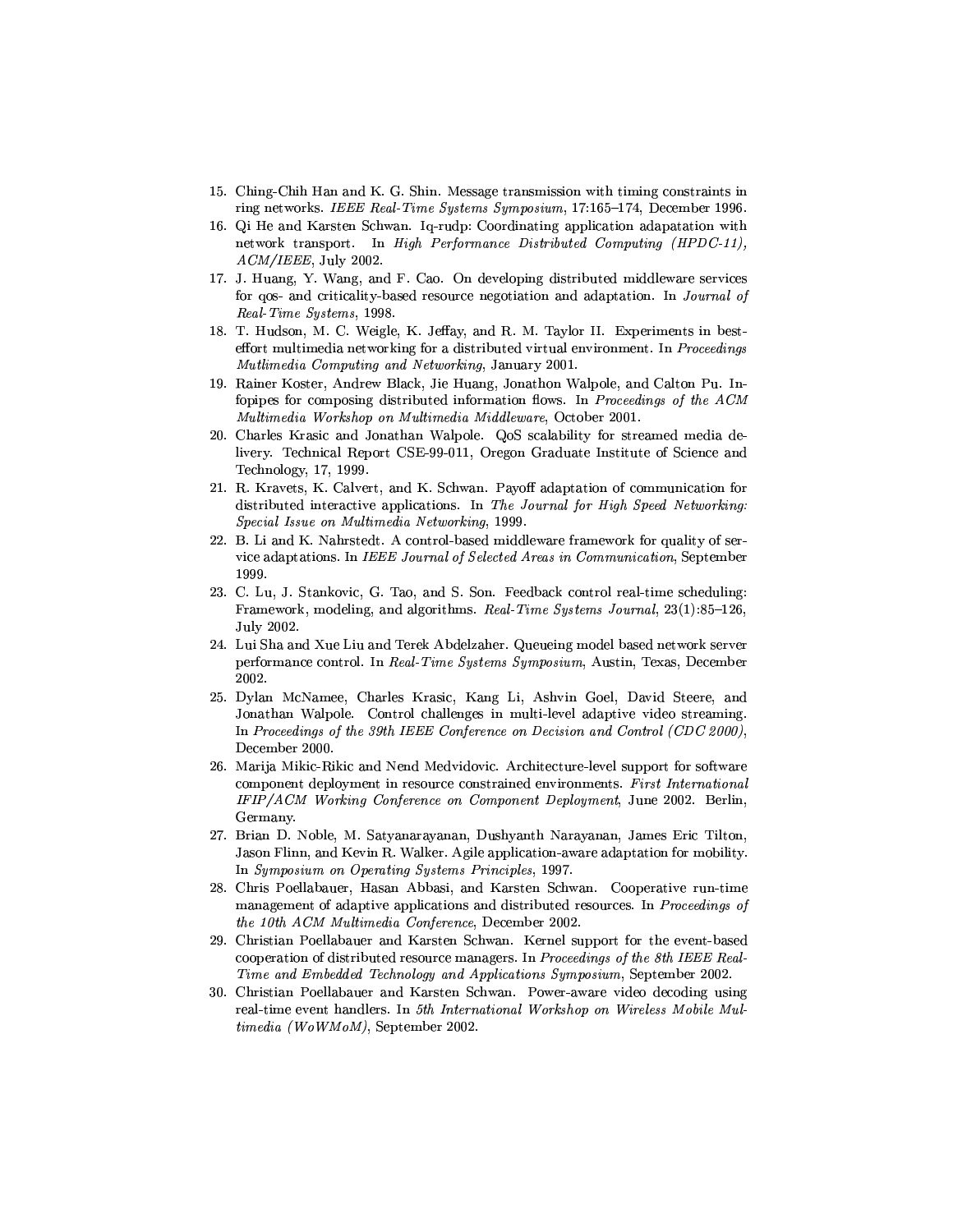- 31. Daniela Rosu, Karsten Schwan, Sudhakar Yalamanchili, and Rakesh Jha. On adaptive resource allocation for complex real-time applications. Technical Report GIT-CC-97-26, Georgia Institute of Technology, 1997.
- 32. Cyrus Shahabi, Roger Zimmermann, Kun Fu, and Shu-Yuen Didi Yao. Yima: A second generation continuous media server. IEEE Computer, pages 56–64, June 2002.
- 33. Alex C. Snoeren, Kenneth Conley, and David K. Gifford. Mesh-Based Content Routing using XML. Proceedings of the Eighteeenth ACM Symposium on Operating Systems Principles, pages 160-173, 2001.
- 34. Carlo Tomasi and Takeo Kanade. Shape and Motion from Image Streams: A Factorization Method Part 2. Detection and Trcking of Point Features. Technical Report CMU-CS-91-132, Carnegie Mellon University, April 1991.
- 35. Noanbor Wang, Douglas C. Schmidt, Anirudda Gokhale, Christopher D. Gill, Balachandran Natarajan, Craig Rodrigues, Joseph P. Loyall, and Richard E. Schantz. Total quality of service provisioning in middleware and applications. In The Journal of Microprocessors and Microsystems, volume 26, January 2003.
- 36. Rich West and Chris Poellabauer. Analysis of a window-constrained scheduler for real-time and best-effort packet streams. In IEEE Real-Time Systems Symposium  $(RTSS)$ , 2000.
- 37. Matt Wolf, Zhongtang Cai, Weiyun Huang, and Karsten Schwan. Smart Pointers: Personalize Scientific Data Portals in your Hand. In ACM Supercomputing Conference, 2002.
- 38. D. Zhou, K. Schwan, G. Eisenhauer, and Y. Chen. Jecho interactive high performance computing with java event channels. In Proceedings of the International Parallel and Distributed Processing Symposium (IPDPS 2001), April 2001.

#### **Algorithm Pseudocode**  $\mathbf A$

Below is the pseudocode for a heuristic to solve the Synchronized Client Rate Problem. It runs in  $O(n \lg(n))$  time, where n is the number of sensors. First, some helper functions are shown.

Quality q consists of wi, hi, fr, cb, cp, la. FUNCTION Try-Position takes a Quality, q, a sensor number i, a float representing bandwidth, and a float representing CPU. Try-Position returns 1 if the quality is 0.0, 2 if the quality is above zero, but too much sensor CPU is used, 3 if the sensor CPU load is acceptable and the above is good, but the bandwidth is bad. If the bandwidth consumption is acceptable, but the sensor CPU drain is not, then Try-Position returns 4. In any other case, Try-Position returns  $5.$ 

Quality-func is assumed to take constant time, i.e. it does not vary with the number of sensors. Sensor-Cpu-Func returns the amount of CPU timequality  $q$  takes for sensor *i*. Sensor-Bw-Func gives the amount of bandwidth quality q is expected to take up. Server-Cpu-Func describes how much sensor CPU a certain quality takes up. Try-Position gives an idea of the 'goodness' of a certain quality for one sensor, assuming that it should not use more than bw bandwidth and sensor CPU. All of the functions being called are assumed to take constant time.

FUNCTION Quality-Change (int up, int which, int sensor, Quality q, Quality-Range grp, double bw-avg, double server-avg, int this-time, double \*amount-off, int gr anularity, Quality-Ptr q-all)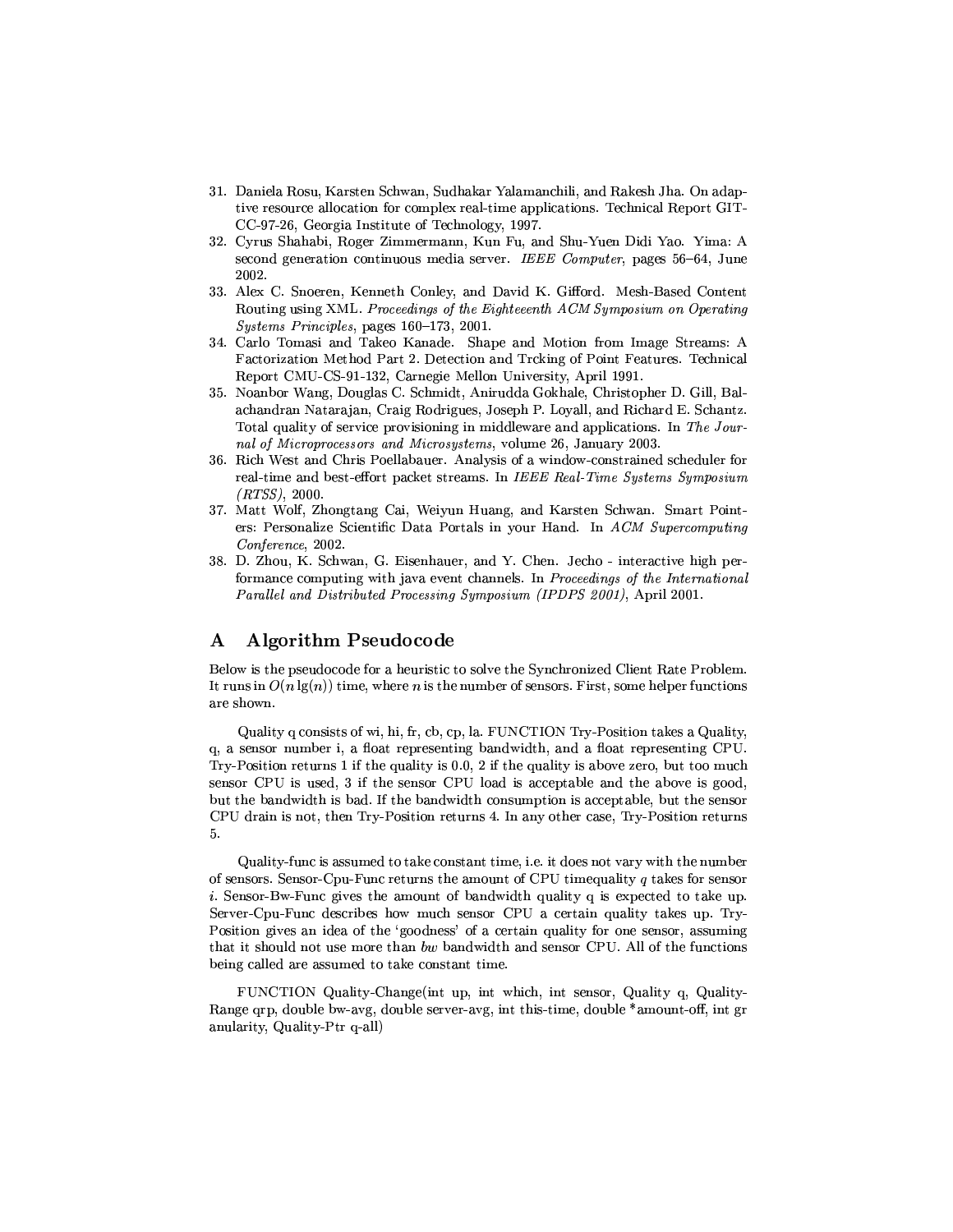If the value of up is 0, then overall quality is being increased. Otherwise, overall quality is being decreased. 'Which' ranges from one to 6 and determines the dimension that is being changed. Qrp contains min and max values for each quality dimension. Granularity determines by how much each quality dimension should change. For instance, if granularity is 1, one moves halfway from the current value to the extreme. For each increase of 1 in granularity, the amount of movement of the value toward the extreme in the dimension given by which halves.

Try-Position is called on the new position, and if the value returned by Try-Position increases or if the value returned by Try-Position is between 2 and 4, and the output of the function Get-Amount-Off is less than is was last time this function was called for this sensor, then the new value is kept. Otherwise, it is rejected. Get-Amount-Off returns how much more a certain quality would have to be reduced in order to achieve the next higher number in Try-Position. Note that Get-Amount-Off runs in constant time.

FUNCTION Synchronized-Client-Rate-Problem-Constraint-Solution returns Integer

For each client  $i$ , set  $qrp. MIN$  and  $qrp. MAX$  for each of the dimensionsto the absolute minimum value and absolute maximum value for that dimension, respectively.

Next, set the default values for the quality for each sensor and each dimension to the average of the minimum value for that dimension and the maximum value for any sensor for that dimension.

Below is the pseudocode for a heuristic to solve the Synchronized Client Rate Problem. It runs in  $O(n \lg(n))$  time, where *n* is the number of sensors. First, some helper functions will be shown.

```
// server-avg is the amount of sensor
// time each client can use.
// It is one minus the current CPU drain
// divided by the number of sensors.
A =
```

```
The bandwidth drain
or this timestep
summed over all clients.
sensor-ok[i] for each sensor, i, is 0.
// Sensors start off having
// their constraints not
// satisfied.
// Server-slack and bw-slack
// are used later,
// and they start off at 0.
I.TNF A
for each sensor i
  last-time = 0
```

```
// What was the result of Try-Position on
```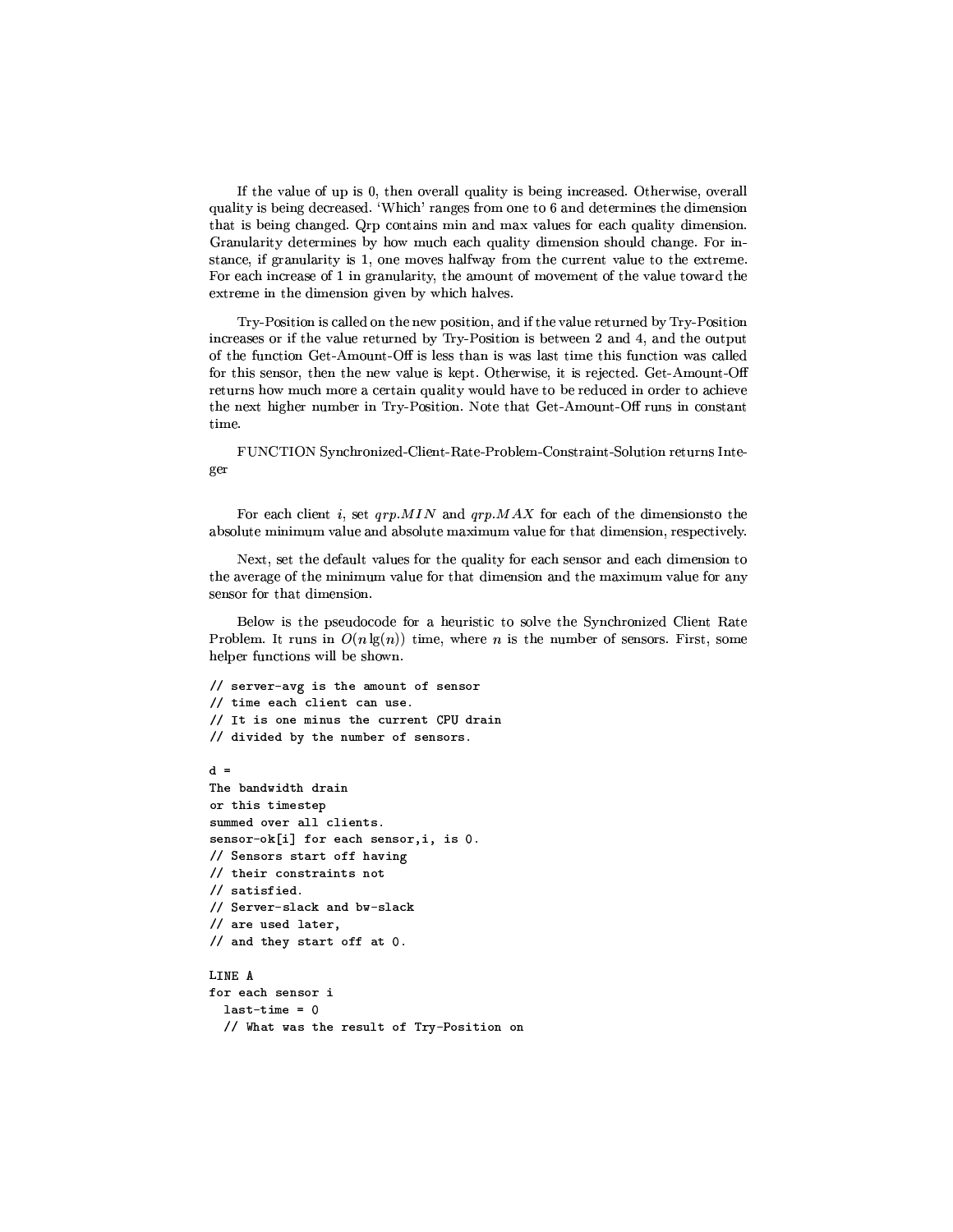```
// the current position on the last iteration?
rep = 0amount-off = 1.0while (this sensor is not OK)
 if (this-time = last-time) rep = rep + 1select case (this-time)
```

```
CASE 1:
     \\ Quality for this sensor is 0.0.
     \\ Should raise Quality first.
     copy-quality(q-temp, q[i])
     if (this-time = last-time)
      copy-quality (q-temp, q[i])
       q-temp.wi += 20, and
       q-temp.hi += 20
     // MAX.wi is the highest allowed
     // width, while MAX.hi is
     // the highest allowed height.
     if (q-temp.wi > MAX.wi)
           q-temp.wi = MAX.wi
       if (q-temp.hi > MAX.hi)
           q-temp.hi = MAX.hi
     q-temp.cp = No Compression
         // Try out the position resulting
// from increases to wi and hi.
         j = try-position(q-temp, i, bw-avg,server-avg, q)
   // Update quality if this succeeds.
           if (j > this-time) then
             this-time=j and
             copy-quality(q[i], q-temp)
           _{\texttt{else}}// Try out some increases and
         // decreases in a single dimension.
         // The actual change in quality is
 // logarithmic in i.
             for i = 1 to 6
// Go through all of the reps
 // until a good solution is
 // found.
              if (quality-change(1, k, i,
                q[i], qrp[i], bw-avg,
                server-avg,
                this-time, amount-off
                rep, q)) break.
              if (quality-change(0, k,
                  i, q[i], qrp[i],
                 bw-avg, server-avg,
```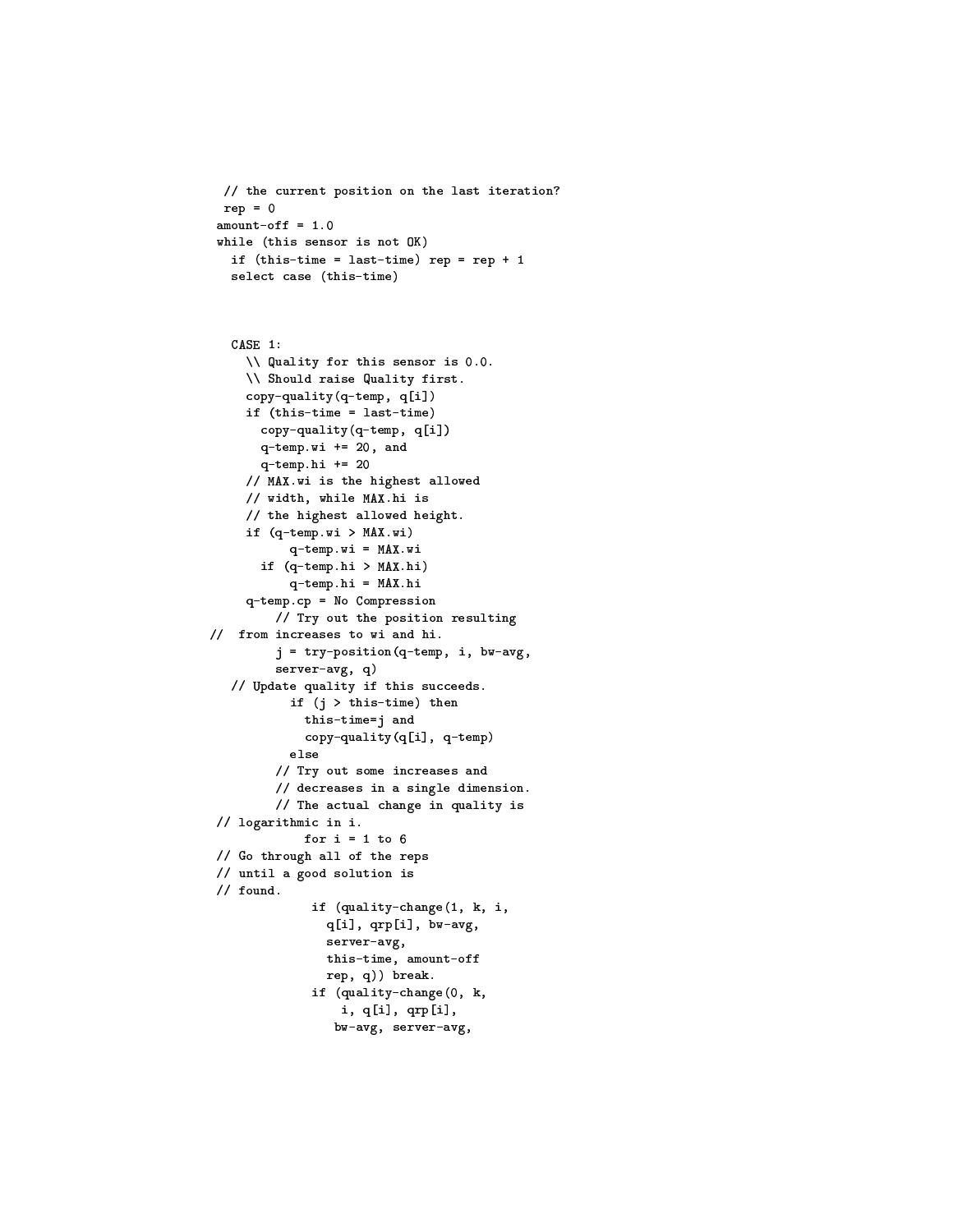```
this-time, amount-off,
           rep, q)) break.
        copy-quality (q-temp, q[i])
last-time = this-time
```

```
CASE else:
    // Quality is good, but some
    // resource constraints are not met.
      copy-quality (q-temp, q[i])
      // Try downsampling without
      // worsening the situation.
      for k = 1 to 6
  quality-change(0, k, i,
          q[i], qrp[i], bw-avg,
          server-avg, this-time,
          amount-off, rep, q)
          then break.
      // If you can, then break.
      copy-quality (q-temp, q[i])
      last-time = this-time// Only try a certain number of
// reps to make it all work.
// The limited number of repetitions
// keeps the heuristic fast.
    if ((this-time = 5) and (rep > 0)) then
        this sensor is OK
    else if ((this-time < 5) and (rep > 7))then this sensor not OK and
    last-time = this-timeLINE B
server - slack = 0.0bw-slack = 0.0
// Find sensors that aren't using
// their share of the CPU and bandwidth,
// and then distribute to the others.
for each sensor i
  if this sensor is OK
    bw-slack += bw-avg
          - sensor-bw-func(q[i])
    server-slack += server-avg
          - server-cpu-func(q[i])
j = # sensors that are not 0Kbw-avg += (bw-slack / j)
server-avg += (server-slack / j)
```